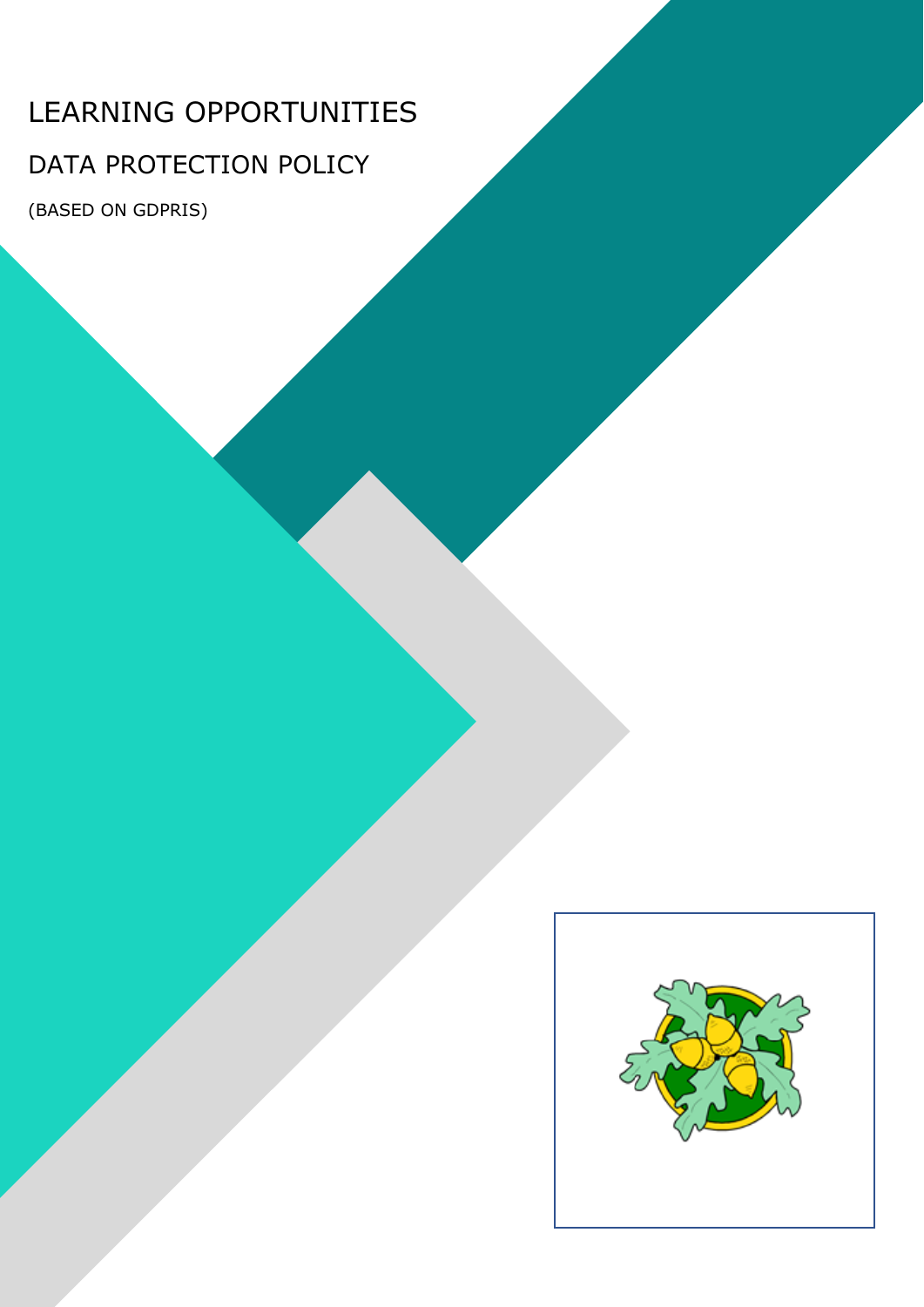# Contents

| 1.  |                                                                    |
|-----|--------------------------------------------------------------------|
| 2.  |                                                                    |
| 3.  |                                                                    |
| 4.  |                                                                    |
| 5.  | Lawful Basis for processing personal information (Article 6 GDPR)6 |
| 6.  |                                                                    |
| 7.  |                                                                    |
| 8.  |                                                                    |
| 9.  |                                                                    |
| 10. |                                                                    |
| 11. |                                                                    |
| 12. |                                                                    |
| 13. |                                                                    |
| 14. |                                                                    |
| 15. |                                                                    |
| 16. |                                                                    |
| 17. |                                                                    |
| 18. |                                                                    |
| 19. |                                                                    |
| 20. |                                                                    |
| 21. |                                                                    |
| 22. |                                                                    |

# **Previous Review: January 2022**

**Next Review: January 2023** 

# <span id="page-1-0"></span>1. Introduction

1.1 The Data Protection Act (DPA) 2018 and the General Data Protection Regulations (GDPR) provide the law which safeguards personal privacy, giving protection for individuals as to how their personal information is used. It applies to anyone who handles or has access to people's personal data.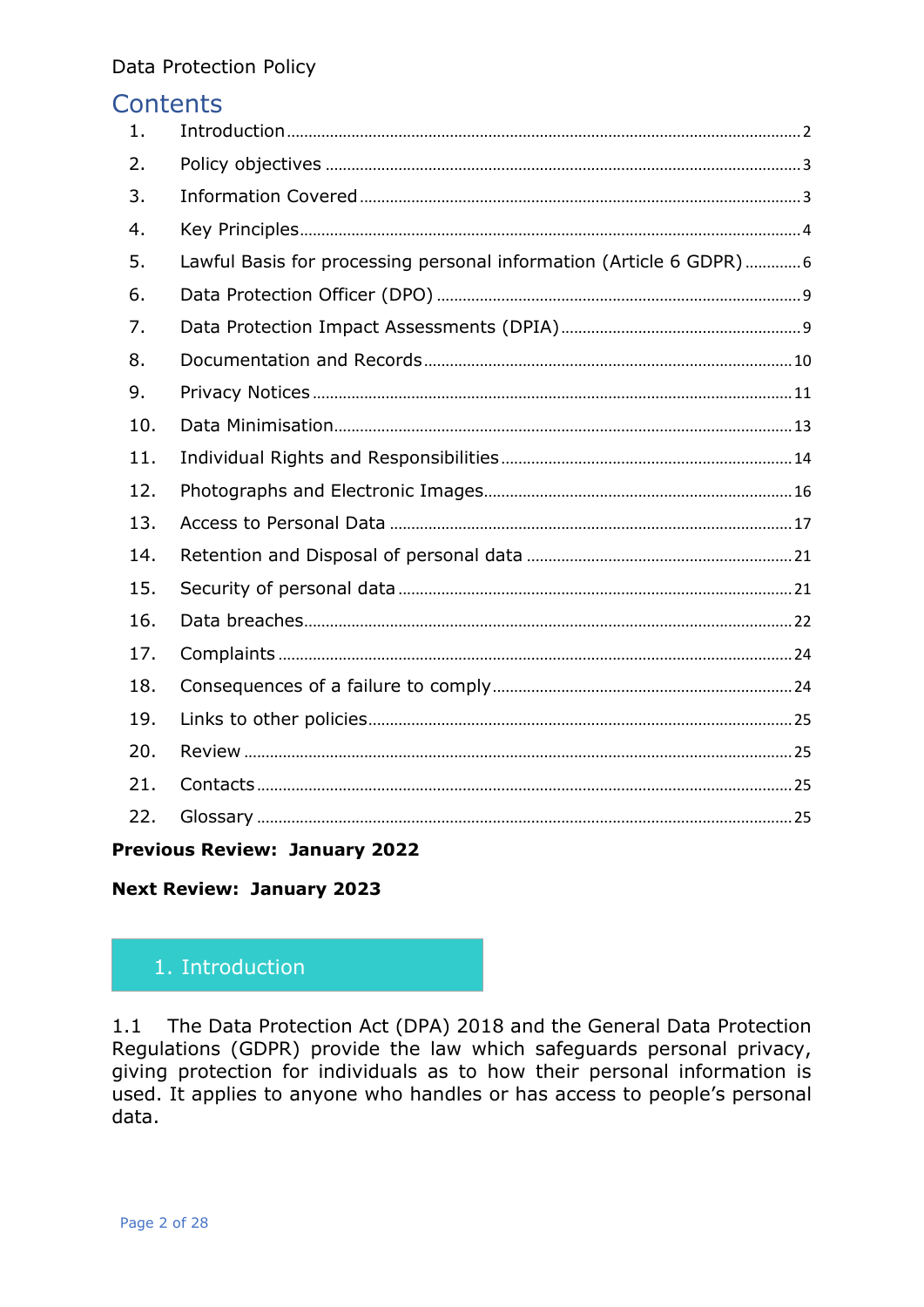1.2 Schools are required to have a data protection policy which must comply with the GDPR. This is because every school is classed as a Data Controller under the data protection legislation because they decide how personal data for which they are responsible is processed. Each school and every employee has a legal duty to protect the privacy of information relating to individuals that it processes.

1.3 The Information Commissioner as the Regulator can impose fines of up to 20 million Euros (approximately £17 million) for serious breaches of the GDPR, therefore it is imperative that Learning Opportunities and all staff comply with the legislation.

# <span id="page-2-0"></span>2. Policy objectives

2.1 This policy is intended to ensure that Learning Opportunities personal information is dealt with properly and securely and in accordance with the legislation. It will apply to personal information regardless of the way it is used, recorded and stored and whether it is held in paper files or electronically.

2.2 The school is committed to being concise, clear and transparent about how it obtains and uses personal information and will ensure data subjects are aware of their rights under the legislation.

2.3 All staff must have a general understanding of the law and understand how it may affect their decisions in order to make an informed judgement about how information is gathered, used and ultimately deleted. All members of staff involved with the collection, processing and disclosure of personal data will be aware of their duties and responsibilities by adhering to these guidelines and shall attend regular training to ensure compliance with their responsibilities.

# <span id="page-2-1"></span>3. Information Covered

3.1 Personal data is defined under the GDPR as "any information relating to an identifiable person who can be directly or indirectly identified by reference to an identifier held by the school."

3.2 The information includes factors specific to the physical, physiological, genetic, mental, economic, cultural or social identity of a living individual. This includes any expression of opinion about an individual and intentions towards an individual. Under the GDPR personal information also includes an identifier such as a name, an identification number, location data or an online identifier.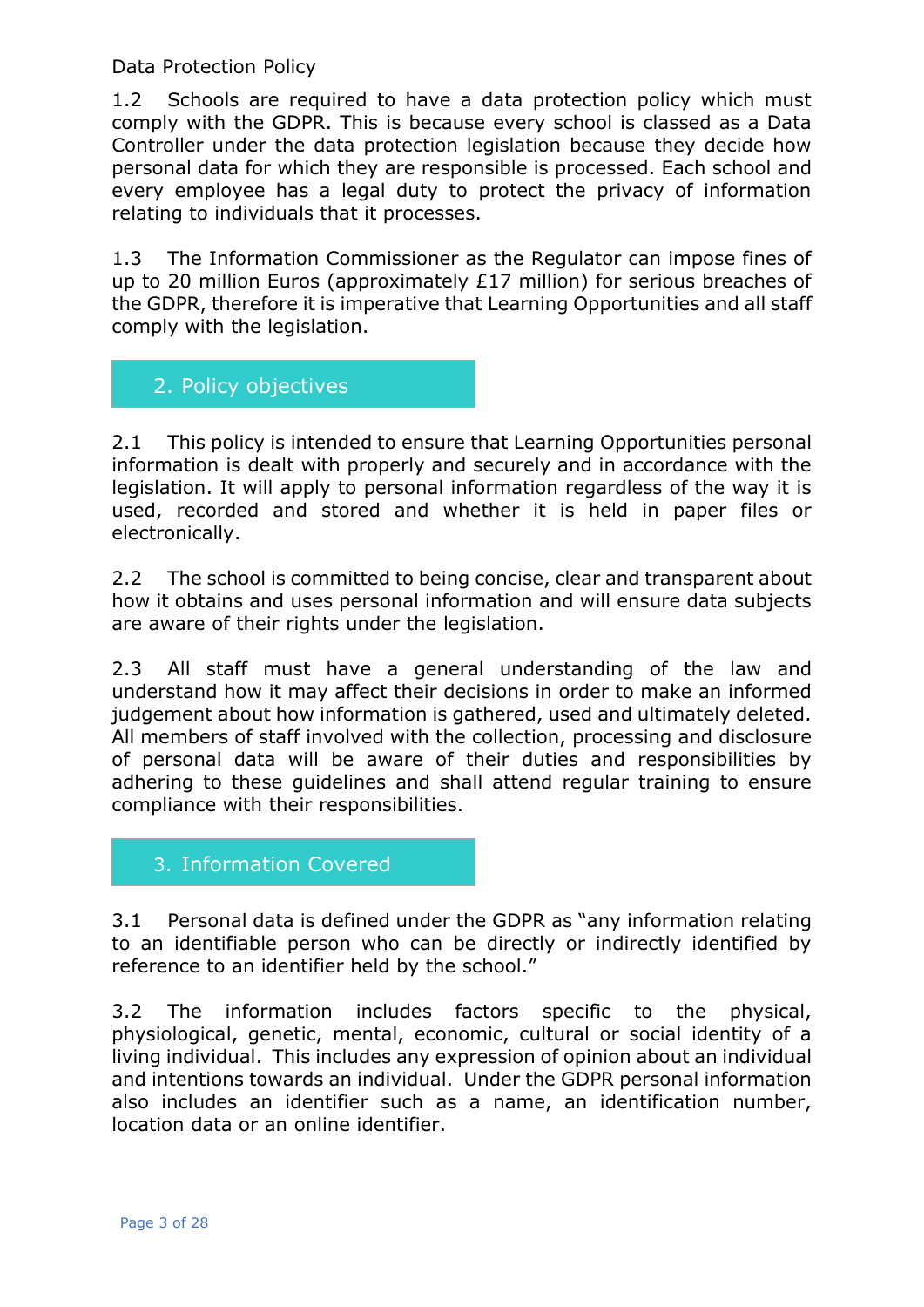3.3 Learning Opportunities collects and uses a large amount of personal information every year about staff, students, parents / carers and other individuals who come into contact with the school. By way of example, this includes student records, staff records, names and addresses of those requesting information, test marks, references and fee collection of Local Authorities (LAs), government agencies and other bodies. In addition, there may be a legal requirement for the School to process personal information to ensure that it complies with statutory obligations.

3.4 The information collected is processed in order to enable the School to provide education and other associated functions.

# <span id="page-3-0"></span>4. Key Principles

4.1 Data Protection Principles – there are six enforceable principles contained in Article 5 of the General Data Protection Regulations, which Learning Opportunities must adhere to when processing personal data.

- Principle 1 Personal data shall be processed lawfully, fairly and in a transparent manner (lawfulness, fairness and transparency)
- Principle 2 Personal data shall be collected for specified, explicit and legitimate purposes and not further processed in a manner that is incompatible with those purposes (purpose limitation)
- Principle 3 Personal data shall be adequate, relevant and limited to what is necessary in relation to the purpose(s) for which they are processed (data minimisation)
- Principle 4 Personal data shall be accurate and where necessary, kept up to date. Every reasonable step must be taken to ensure that personal data that are inaccurate are erased or rectified without delay. (accuracy)
- Principle 5 Personal data shall be kept in a form which permits identification of data subjects for no longer than is necessary for the purposes for which the personal data are processed. (storage limitation)
- Principle 6 (the Security Principle) Personal data shall be processed in a manner that ensures appropriate security of the data, including protection against unauthorised or unlawful processing and against accidental loss, destruction or damage to personal data, using appropriate technical or organisational measures (integrity and confidentiality).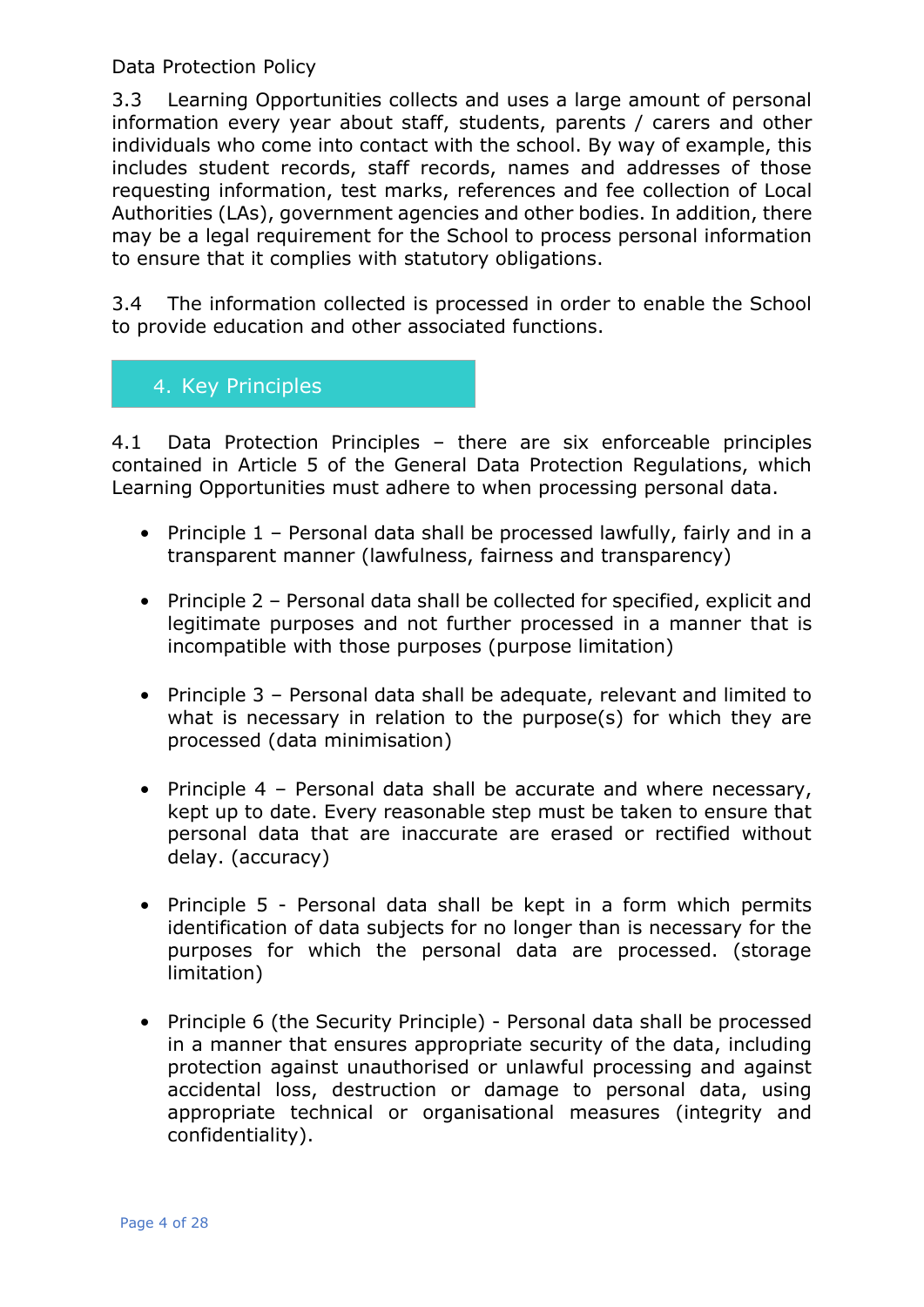4.2 There is a 7th Principle - the Accountability Principle which requires organisations to take responsibility for what they do with personal data and how they comply with the other principles. At Learning Opportunities, the responsibility for adherence to the principles lies with all staff.

4.3 The organisation must have appropriate measures and records in place to be able to demonstrate their compliance.

4.4 In addition to adherence to the principles, there are transfer limitations relating to the transfer of personal data to a country outside the EEA. Should an occasion arise requiring such a transfer, members of staff should contact the Data Protection Officer for assistance.

4.5 Overall commitment to compliance with the above principles.

4.6 Alongside actions relating to specific obligations with which the legislation obliges the School to comply, and which are included below in relevant sections of this Policy, Learning Opportunities will:

- (a) Produce an information asset register that contains details of the records it holds.
- (b) Inform individuals why the information is being collected at the point it is collected by way of privacy notices.
- (c) Inform individuals when their information is shared, and why and with whom it will be shared.
- (d) Check the quality and the accuracy of the information it holds.
- (e) Ensure that information is not retained for longer than is necessary.
- (f) Ensure that when obsolete, information is destroyed and it is done so appropriately and securely.
- (g) Create, maintain and publish a Disposal and Retention Schedule setting out retention and disposal dates for common data sets and other information.
- (h) Ensure that clear and robust safeguards are in place to protect personal information from loss, theft and unauthorised disclosure, irrespective of the format in which it is recorded.
- (i) Share information with others only when it is fair and lawful to do so and satisfies the lawful basis for processing that information (lawful bases are set out in section 5.0).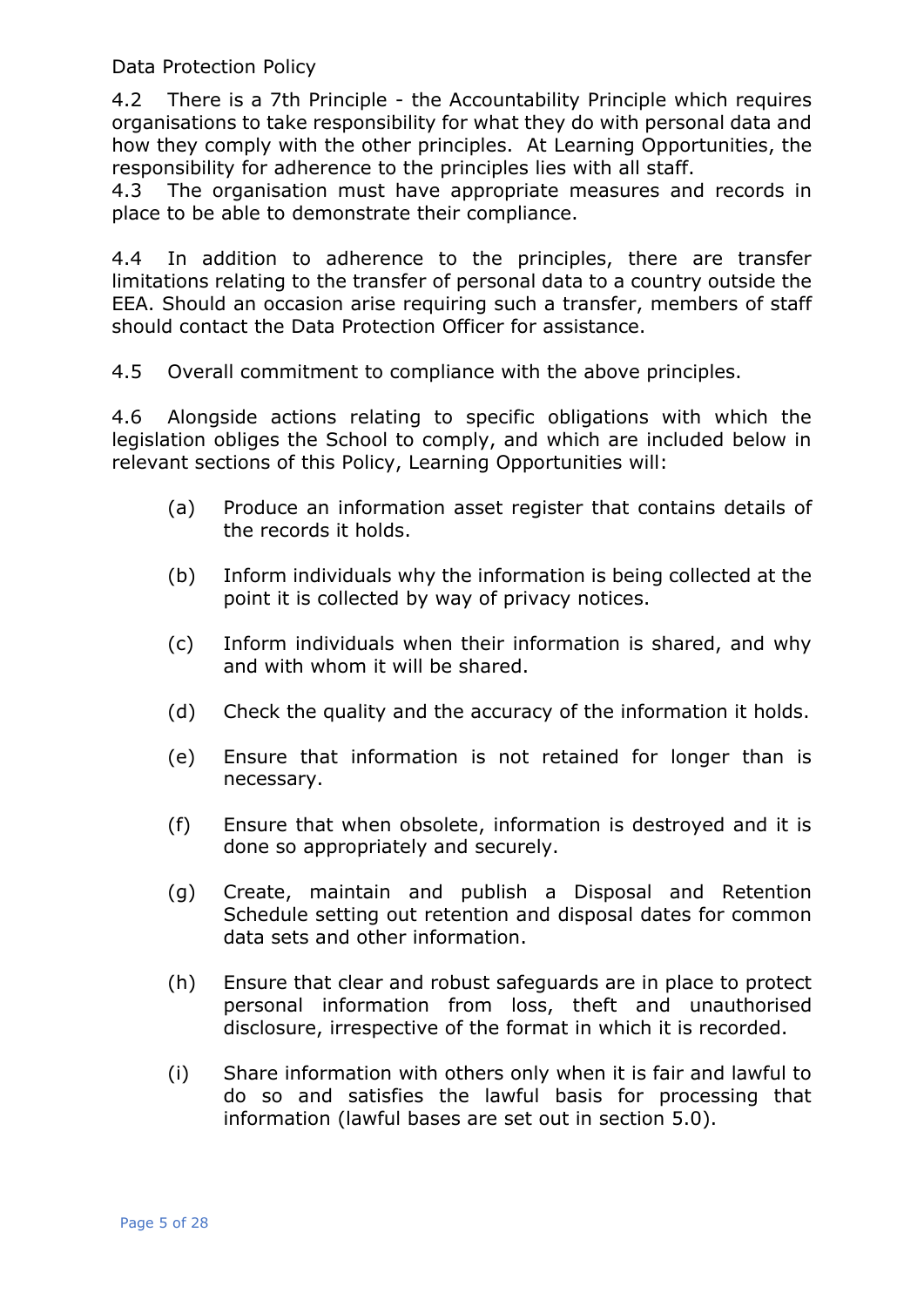- (j) Share personal data with other organisations for the purpose of crime prevention and/or detection, or for the purpose of legal proceedings, provided that the disclosure falls within an exemption to the non-disclosure provisions contained within the Data Protection Act 1998 or any subsequent legislation.
- (k) Disclose personal data where required to do so by law for example, following receipt of a court order.
- (l) Set out procedures to ensure compliance with the duty to respond to an individual's rights to:
	- request access to personal information, known as Subject Access Requests.
	- **•** be informed about the way their data is used;
	- have inaccurate personal data rectified:
	- have their personal data erased:
	- **•** restrict the processing of their personal data; and
	- object to the processing of their personal data.
- (m) Ensure the School's staff are appropriately and regularly trained and aware of and understand the School's policies and procedures.
- (n) Create and maintain a data breach notification spreadsheet to record data breaches and also circumstances where a breach was narrowly avoided
- (o) Automated Decision Making If the School carries out automated decision making (including profiling), comply with all the relevant requirements of the GDPR.

#### <span id="page-5-0"></span>5. Lawful Basis for processing personal information (Article 6 GDPR)

5.1 Before any processing activity starts for the first time, and then regularly afterwards, the purpose(s) for the processing activity and the most appropriate lawful basis (or bases) for that processing, must be selected by the School.

5.2 The lawful basis for processing which has been selected must be recorded, to demonstrate compliance with the data protection principles, and include information about the purpose of the processing and the justification for why you believe this basis applies.

5.3 The lawful bases

.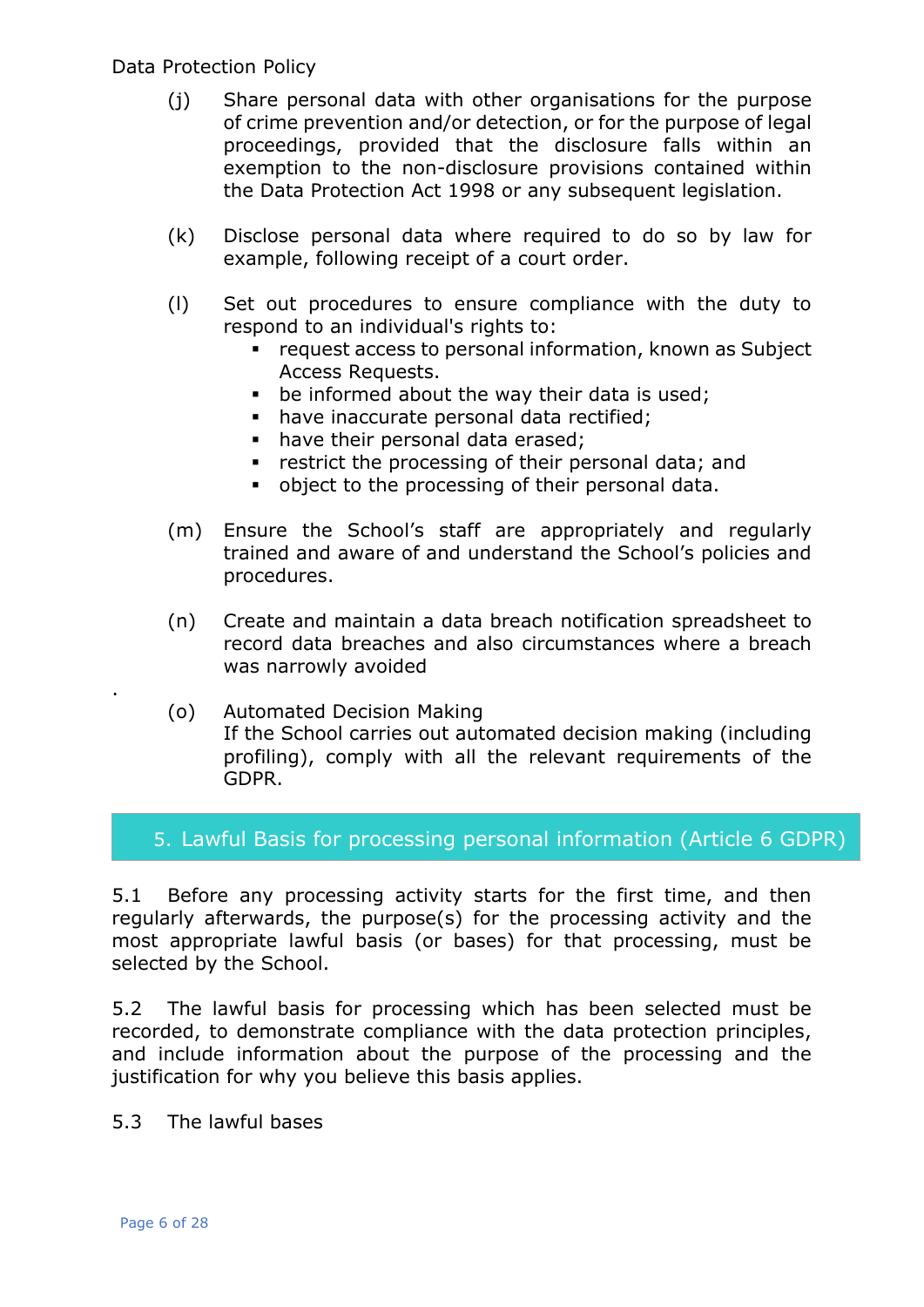- (a) The data subject has given consent to the processing of his or her data for one or more specific purposes. (Consent)
- (b) Processing is necessary for the performance of a contract to which the data subject is party or in order to take steps at the request of the data subject prior to entering into a contract. (Contract)
- (c) Processing is necessary for compliance with a legal obligation to which the data controller is subject. (Legal Obligation)
- (d) Processing is necessary in order to protect the vital interests of the data subject or of another natural person. (Vital interests)
- (e) Processing is necessary for the performance of a task carried out in the public interest or in the exercise of official authority vested in the school (Public Task)
- (f) Processing is necessary for the purposes of the legitimate interests pursued by the data controller or by a third party, except where such interests are overridden by the interests or fundamental rights and freedoms of the data subject which require protection of personal data, in particular where the data subject is a child. (Legitimate Interests) N.B. This basis does not apply to processing carried out by public authorities in the performance of their tasks. However, the ICO indicates that where there are other legitimate purposes outside the scope of the tasks as a public authority, legitimate interests may be considered where appropriate.

5.4 Where the lawful basis for processing is consent this must be clearly evidenced by a very clear and specific statement. Such consent requires a positive opt-in and so pre-ticked boxes or any other method of default consent will not be sufficient. If consent is given in a document which deals with other matters, the consent must be kept separate from those other matters.

The data subject shall have the right to withdraw his or her consent at any time and withdrawal must be promptly honoured. Prior to giving consent, the data subject shall be notified of the right of withdrawal.

- 5.5 Processing of special categories of personal data Article 9
	- 5.5.1 Processing of sensitive personal information is prohibited unless a lawful special condition for processing is identified. It comprises data which reveals racial or ethnic origin, political opinions, religious or philosophical beliefs, trade union membership, sex life or orientation or which concerns health or is genetic or biometric data which uniquely identifies a natural person.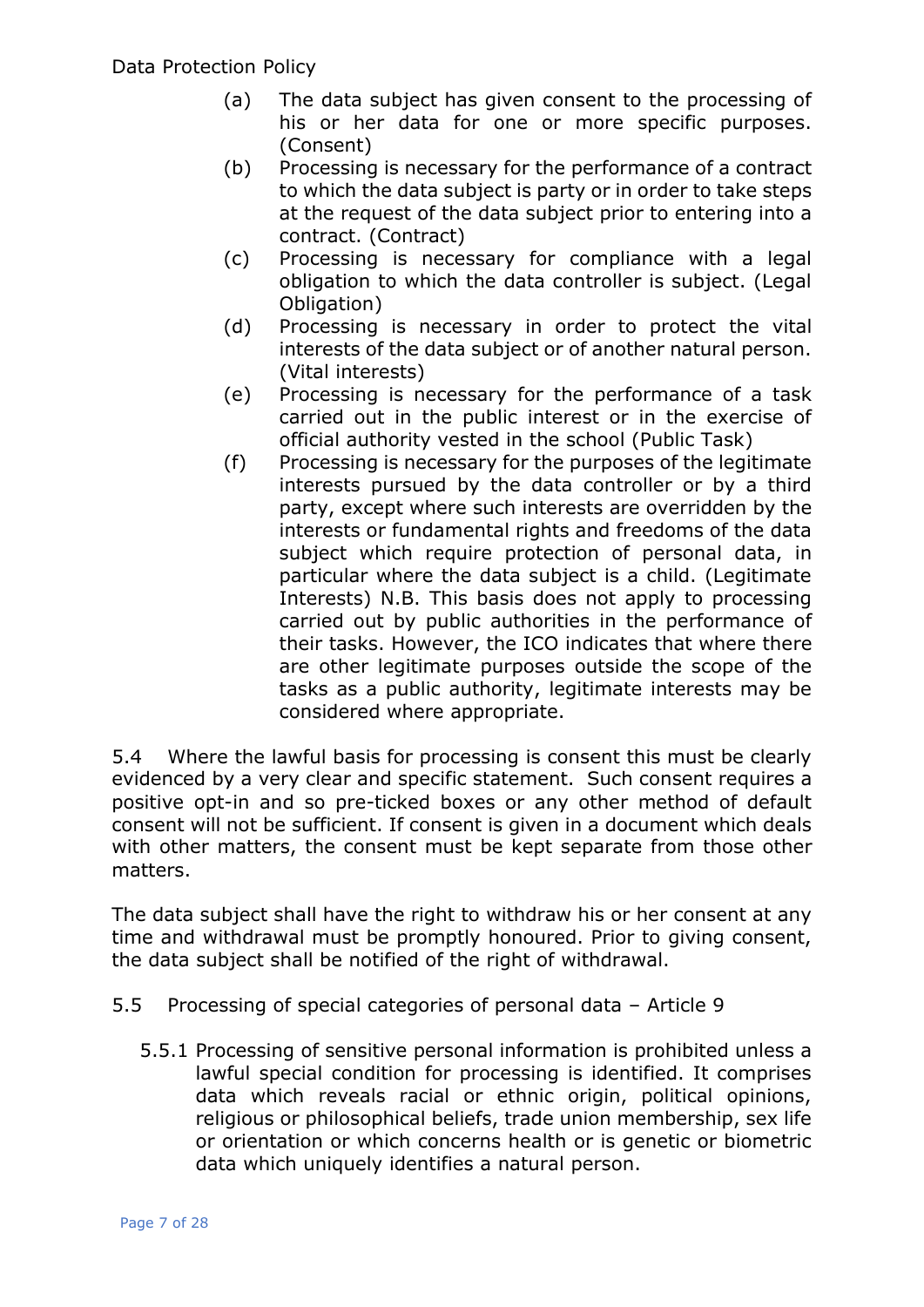- 5.5.2 Such personal data will only be processed by the School if: (a) There is a lawful basis for doing so as identified in Article 6.
	- (b) One of the special conditions for processing sensitive personal information applies:
		- (i) the individual ('data subject') has given explicit consent (which has been clearly explained in a Privacy Notice)
		- (ii) the processing is necessary for the purposes of exercising the employment law rights or obligations of the school or the data subject
		- (iii) the processing is necessary to protect the data subject's vital interests, and the data subject is physically incapable of giving consent
		- (iv) the processing is carried out during its legitimate activities with appropriate safeguards by a foundation, association or any other not-for-profit body with a political, philosophical, religious or trade-union aim
		- (v) the processing relates to personal data which are manifestly made public by the data subject
		- (vi) the processing is necessary for the establishment, exercise or defence of legal claims
		- (vii) the processing is necessary for reasons of substantial public interest
		- (viii) the processing is necessary for purposes of preventative or occupational medicine, for the assessment of the working capacity of the employee, the provision of social care and the management of social care systems or services
		- (ix) the processing is necessary for reasons of public interest in the area of public health.
	- (c) Learning Opportunities privacy notice(s) set out the types of sensitive personal information that it processes, what it is used for, the lawful basis for the processing and the special condition that applies.

5.6 Sensitive personal information will not be processed until an assessment has been made of the proposed processing as to whether it complies with the criteria above and the individual has been informed (by way of a privacy notice or consent) of the nature of the processing, the purposes for which it is being carried out and the legal basis for it.

5.7 Unless Learning Opportunities can rely on another legal basis of processing, explicit consent is usually required for processing sensitive personal data. In such circumstances the School will obtain evidence of and record consent so that it can demonstrate compliance with the GDPR.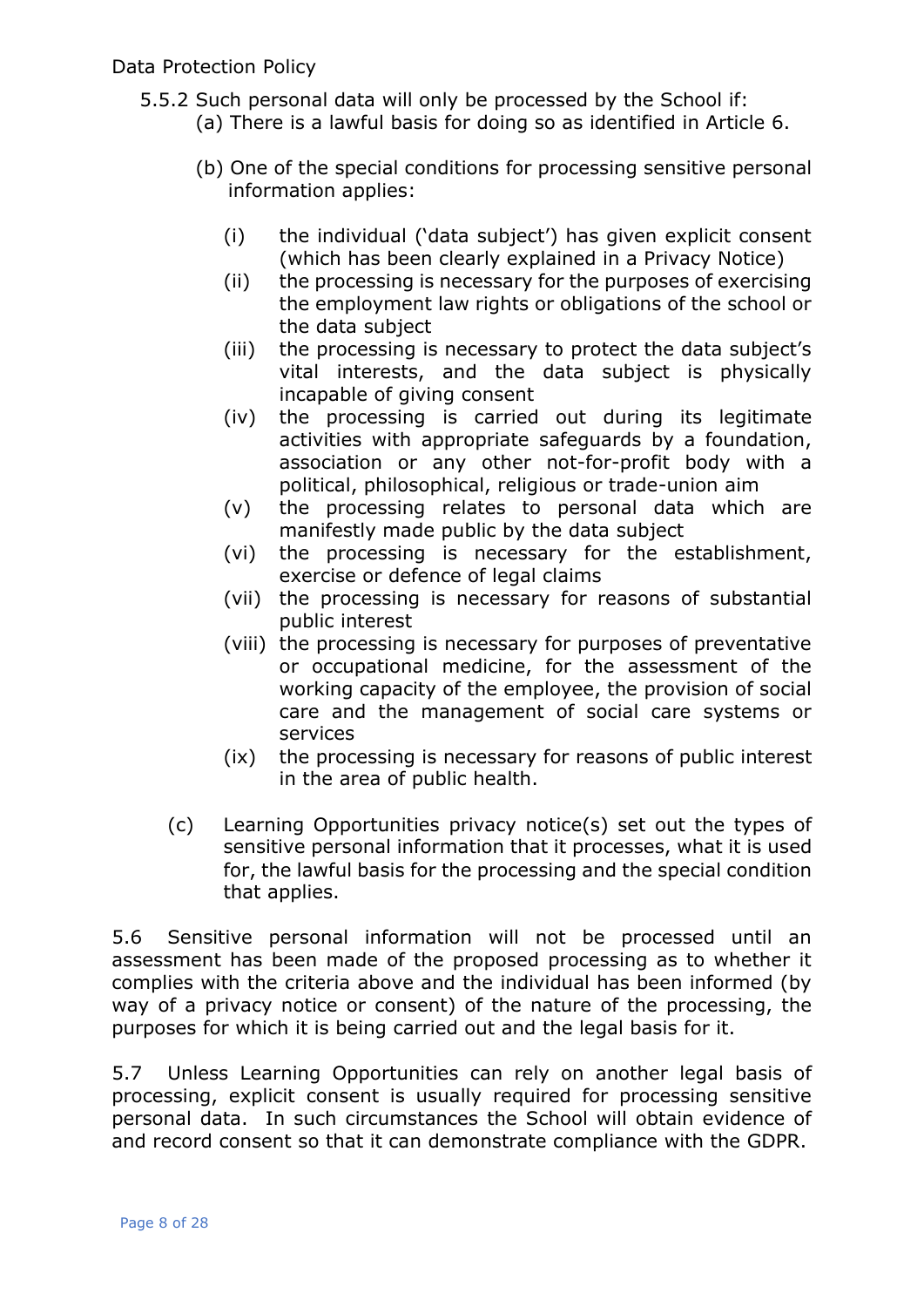<span id="page-8-0"></span>6. Data Protection Officer (DPO)

6.1 Although Learning Opportunities does not conduct large-scale processing of special category data, we do take data protection seriously.

For this reason, we have appointed:

Name: Lesley Buss (Proprietor)

Address: Learning Opportunities Ringwould Road Ringwould Deal Kent CT14 8DW

Telephone: 07860 139678

Email: [lesleyb@learningopps.org](mailto:lesleyb@learningopps.org)

<span id="page-8-1"></span>7. Data Protection Impact Assessments (DPIA)

7.1 Learning Opportunities will carry out a DPIA when processing is likely to result in high risk to the data protection rights and freedoms of individuals

7.2 The GDPR does not define high risk but guidance highlights a number of factors that are likely to trigger the need for a DPIA, which include

7.2.1 the use of new technologies,

7.2.2 processing on a large scale,

7.2.3 systematic monitoring,

7.2.4 processing of special categories of personal data.

7.3 The purpose of the DPIA is to assess:

- 7.3.1 whether the processing is necessary and proportionate in relation to its purpose
- 7.3.2 the risks to individuals, including both the likelihood and the severity of any impact on them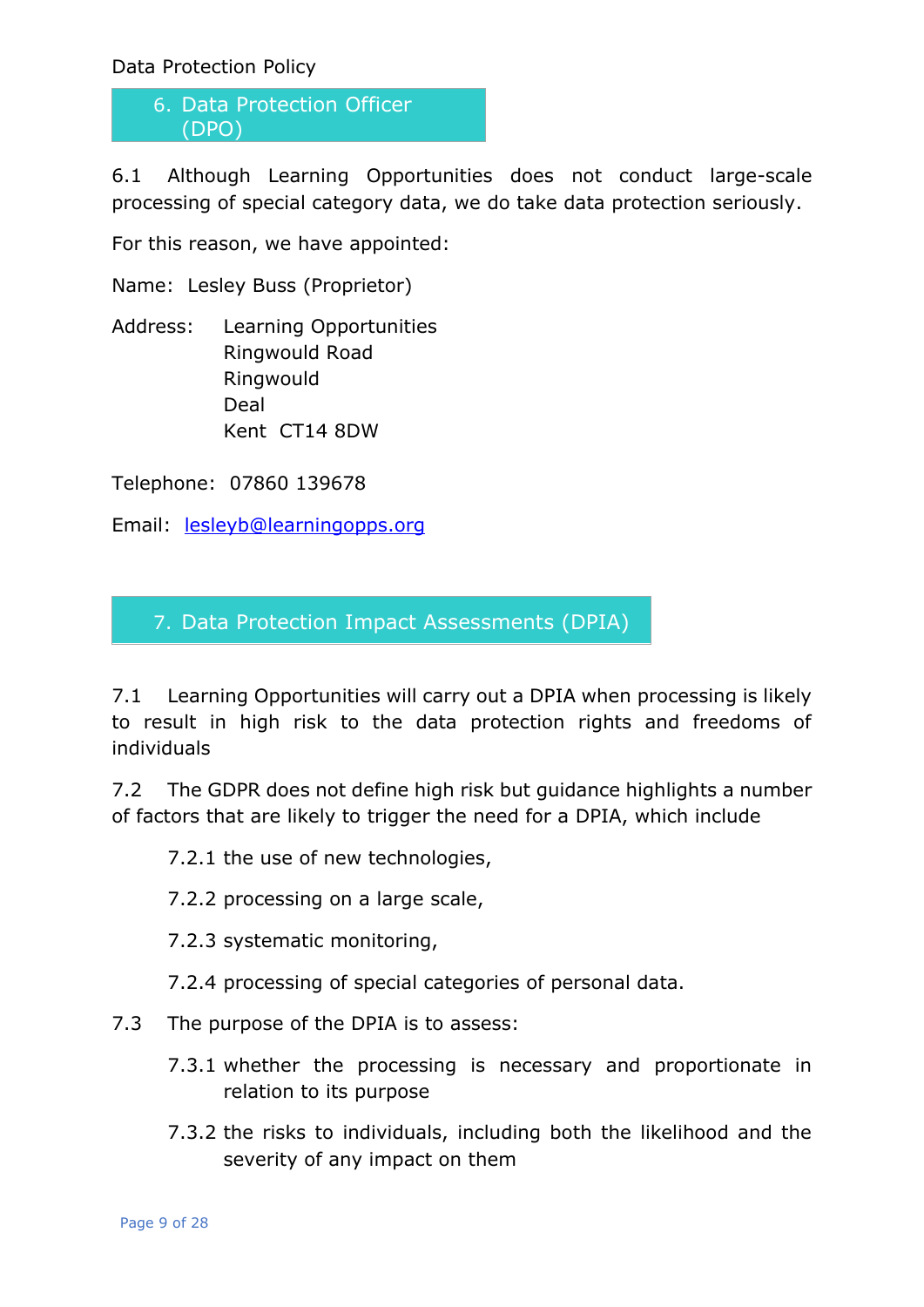7.3.3 what measures can be put in place to address those risks and protect personal information.

7.4 Staff will work alongside the DPO for support and guidance when completing relevant DPIAs. Once finalised, the DPO sign off the document.

# <span id="page-9-0"></span>8. Documentation and Records

- 8.1 Learning Opportunities in accordance with its duty as a Data Controller and Data Processor will keep detailed records of data processing activities and the records shall contain: -
	- (a) the name and contact details of the School and, if applicable, of any joint controllers,
	- (b) the name and contact details of the School's Data Protection **Officer**
	- (c) the name and details of individuals or roles that carry out the processing
	- (d) the purposes of the processing
	- (e) a description of the categories of individuals i.e. the different types of people whose personal data is processed
	- (f) categories of personal data processed.
	- (g) categories of recipients of personal data
	- (h) details of any transfers to third countries, including documentation of the transfer mechanism safeguards in place
	- (i) retention schedules
	- (j) a description of technical and organisational security measures
- 8.2 Learning Opportunities will make these records available to the Information Commissioner's Office (ICO) upon request and will, on an annual basis, provide its registrable particulars and pay the data protection fee to the ICO.
- 8.3 As part of Learning Opportunities record of processing activities the DPO will document, or link to documentation on: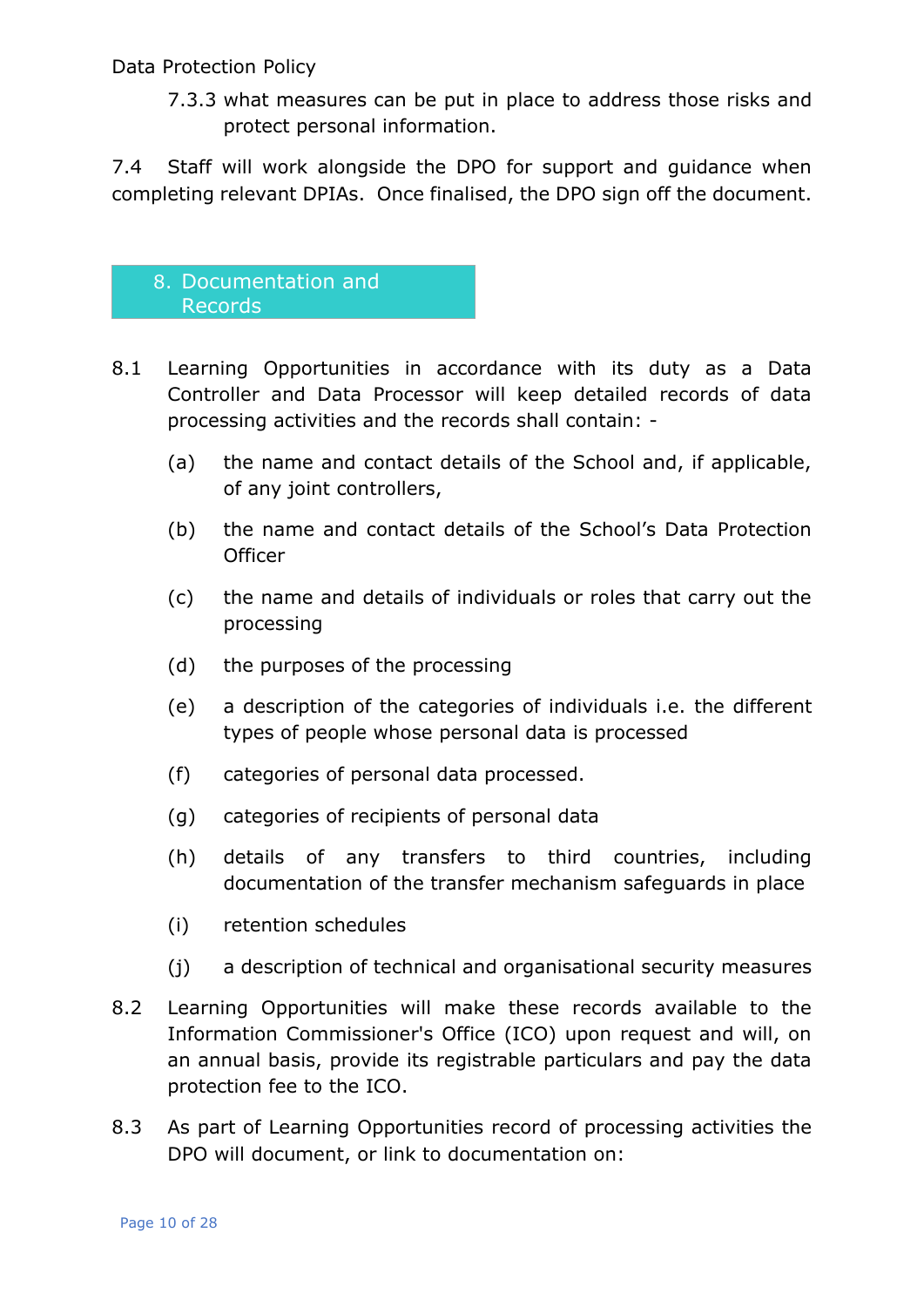- (a) information required for privacy notices such as:
- (b) the lawful basis for the processing
- (c) the legitimate interests for the processing
- (d) individuals' rights
- (e) the source of the personal data
- (f) records of consent
- (g) controller-processor contracts
- (h) the location of personal data
- (i) DPIA reports and
- (j) records of personal data breaches.
- 8.4 Records of processing of sensitive information are kept on:
	- (a) the relevant purposes for which the processing takes place, including why it is necessary for that purpose
	- (b) the lawful basis for the processing and
	- (c) whether the personal information is retained or has been erased in accordance with the Retention Schedule and, if not, the reasons for not following the policy.
- 8.5 Learning Opportunities will conduct regular reviews of the personal information it processes and update its documentation accordingly. This may include:
	- (a) Carrying out information audits to find out what personal information is held
	- (b) Talking to staff about their processing activities
	- (c) Reviewing policies, procedures, contracts and agreements to address retention, security and data sharing.

#### <span id="page-10-0"></span>9. Privacy Notices

9.1 A privacy notice under the GDPR should include: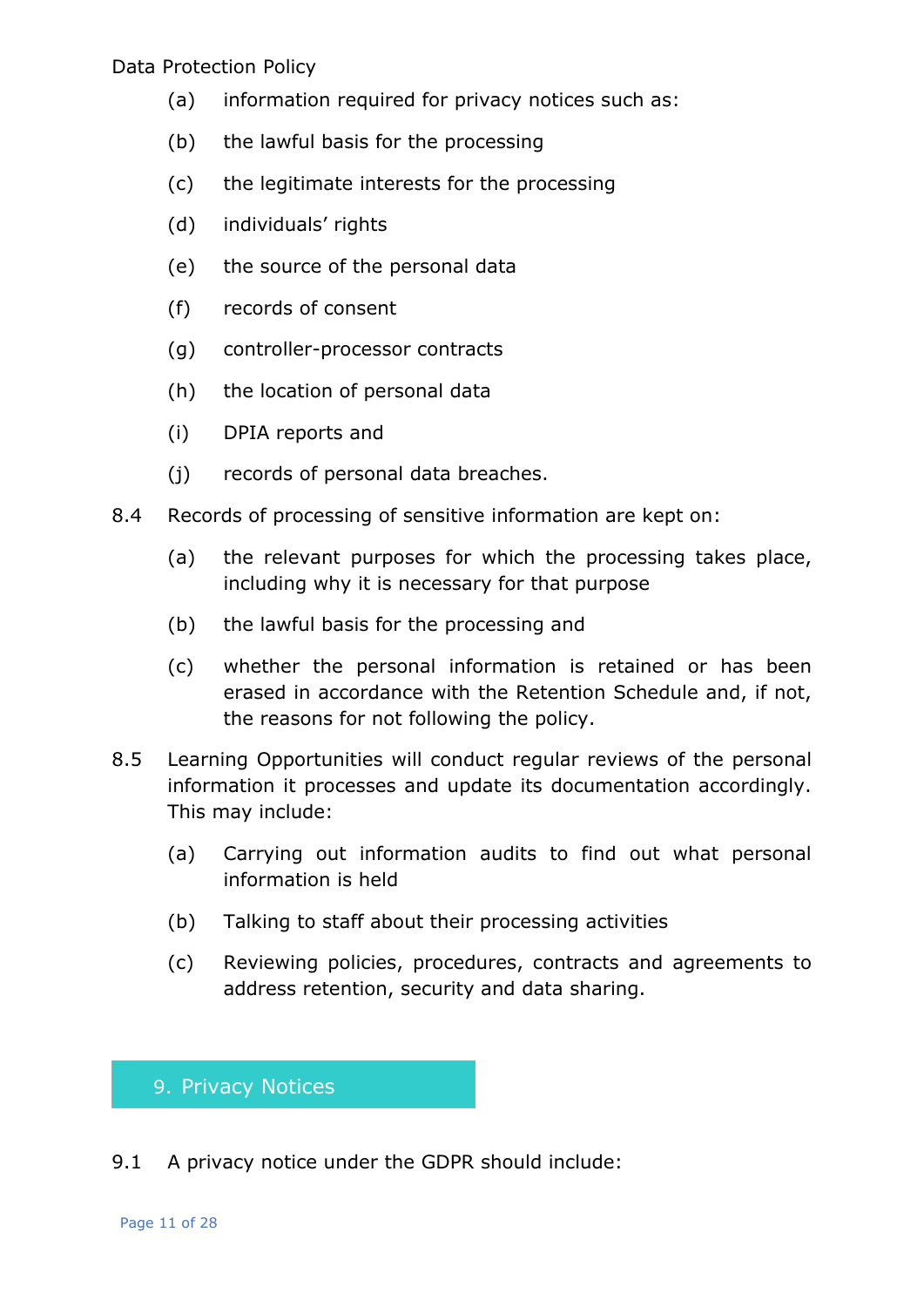- (a) The School's name and contact details
- (b) The contact details of the DPO.
- (c) The personal data you are collecting & why you are collecting it;
- (d) Where you get the personal data from & who you are sharing it with.
- (e) The lawful basis for processing the data
- (f) How long the data will be held for;
- (g) Transfers to third countries and safeguards;
- (h) Description of the data subjects' individual rights;
- (i) The data subjects right to withdraw consent for the processing of their data;
- (j) How individuals can complain.
- 9.2 Learning Opportunities will publish an overarching privacy notice, which will be posted on its website, which will provide information about how and why the school gathers and uses images and shares personal data.
- 9.3 In addition to publication of that notice, the School will also issue privacy notices, to all parents / carers and students, before, or as soon as possible after, any personal data relating to them is obtained. This may simply be an explanation of why the information is being requested and the purpose for which it will be used.
- 9.4 Learning Opportunities will take appropriate measures to provide information in privacy notices in a concise, transparent, intelligible and easily accessible form, using clear and plain language.
- 9.5 Learning Opportunities will issue a minimum of two privacy notices, one for student information, and one for workforce information, and these will be reviewed at regular intervals to ensure they reflect current processing and are in line with any statutory or contractual changes
- 9.6 The privacy notices will be amended to reflect any changes to the way the School processes personal data.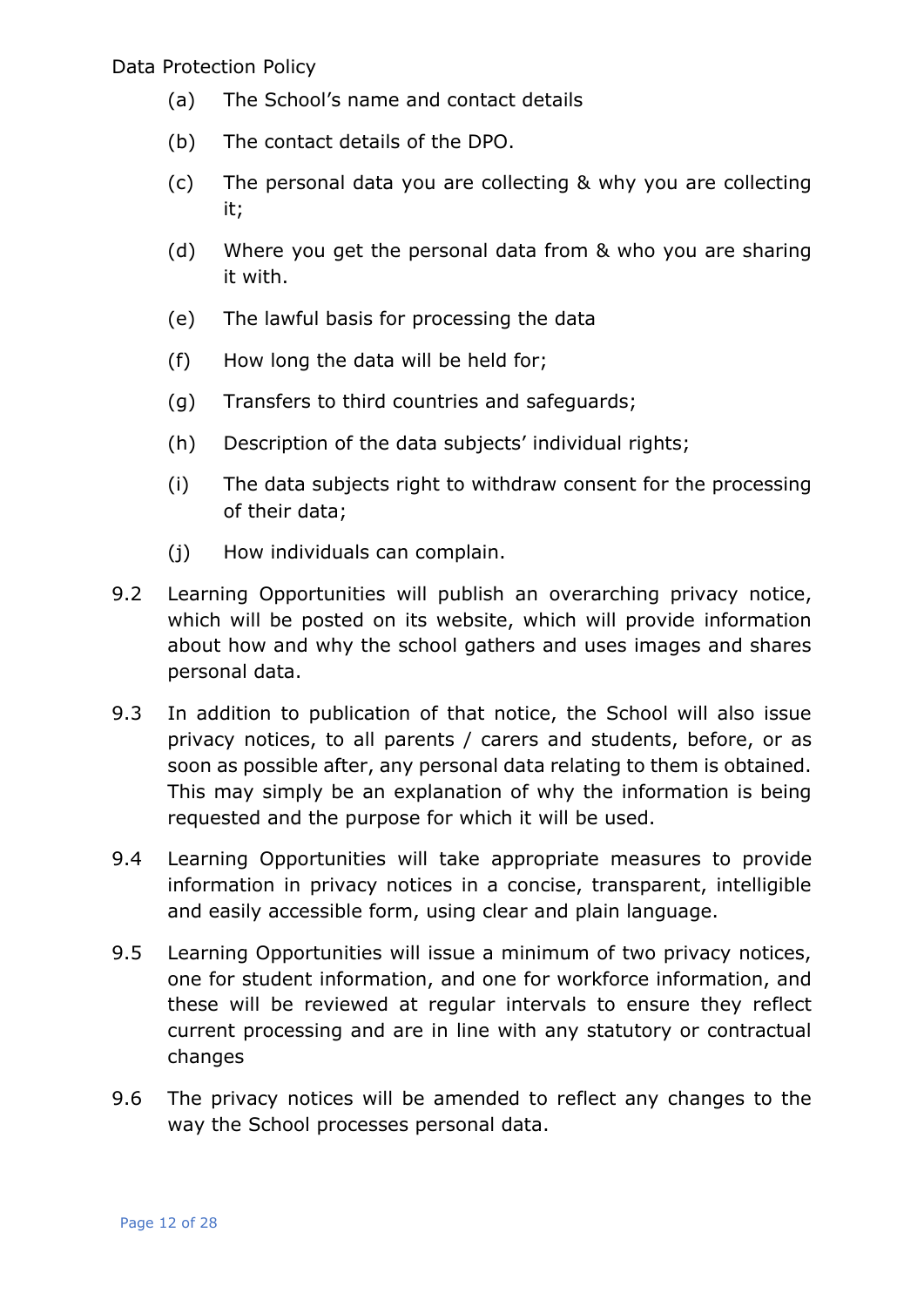9.7 The privacy notice will include details of how/ if the School uses CCTV (if applicable), whether it intends to use biometric data and how consent will be requested to do this and include details of the School's policy regarding photographs and electronic images of students.

# <span id="page-12-0"></span>10. Data Minimisation

#### 10.1. Purpose Limitation

Learning Opportunities will ensure that personal data

- (a) is only collected for specified, explicit and legitimate purposes
- (b) is not further processed in any manner incompatible with those purposes
- (c) is not used for new, different or incompatible purposes from that disclosed when it was first obtained unless the data subject has been informed of the new purposes and they have consented where necessary.

#### 10.2 Data minimisation

10.2.1. Personal data must be adequate, relevant and limited to what is necessary in relation to the purposes for which it is processed.

10.2.2. Staff may only process data when their role requires it. Staff will not process personal data for any reason unrelated to their role.

10.2.3. Learning Opportunities maintains a Retention Schedule to ensure personal data is deleted after a reasonable time for the purpose for which it was being held, unless a law requires such data to be kept for a minimum time.

10.2.4 Staff will take all reasonable steps to destroy or delete all personal data that is held in its systems when it is no longer required in accordance with the Schedule. This includes requiring third parties to delete such data where applicable.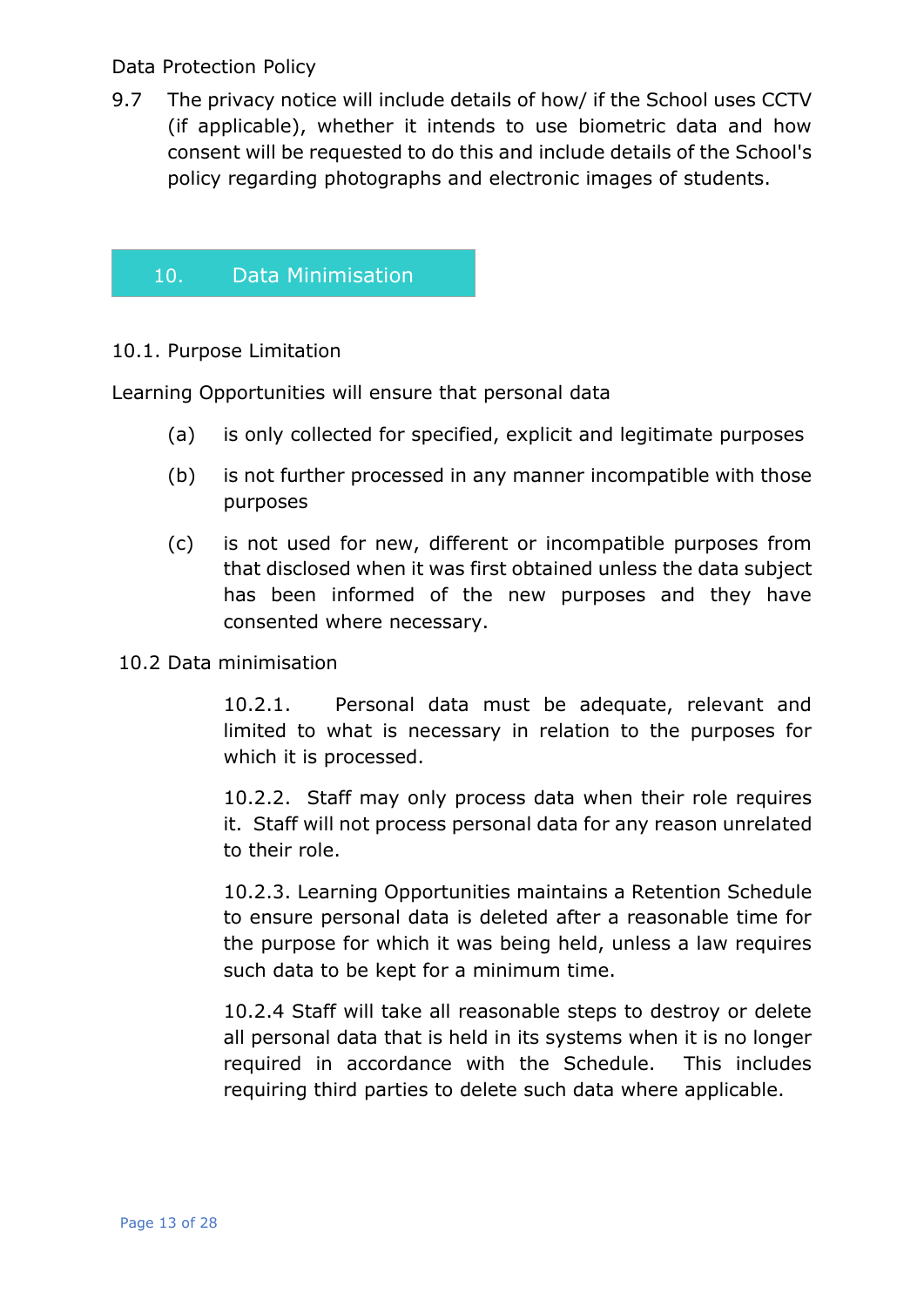10.2.5. Learning Opportunities will ensure that data subjects are informed of the period for which data is stored and how that period is determined in any applicable Privacy Notice.

# <span id="page-13-0"></span>11. Individual Rights and Responsibilities

# 11.1 Individual rights

Learning Opportunities will observe the following rights which staff as well as any other 'data subjects' enjoy in relation to their personal information:

- (a) To be informed about how, why and on what basis that information is processed (see the relevant privacy notice)
- (b) To obtain confirmation that personal information is being processed and to obtain access to it and certain other information, by making a subject access request
- (c) To have data corrected if it is inaccurate or incomplete
- (d) To have data erased if it is no longer necessary for the purpose for which it was originally collected/processed, or if there are no overriding legitimate grounds for the processing ('the right to be forgotten')
- (e) To restrict the processing of personal information where the accuracy of the information is contested, or the processing is unlawful (but the individual(s) concerned does/do not want the data to be erased) or where the School no longer needs the personal information, but the individual(s) require(s) the data to establish, exercise or defend a legal claim
- (f) To restrict the processing of personal information temporarily where they do not think it is accurate (and the School is verifying whether it is accurate), or where they have objected to the processing (and the School is considering whether the School's legitimate grounds override the individual's(s') interests)
- (g) In limited circumstances to receive or ask for their personal data to be transferred to a third party in a structured, commonly used and machine-readable format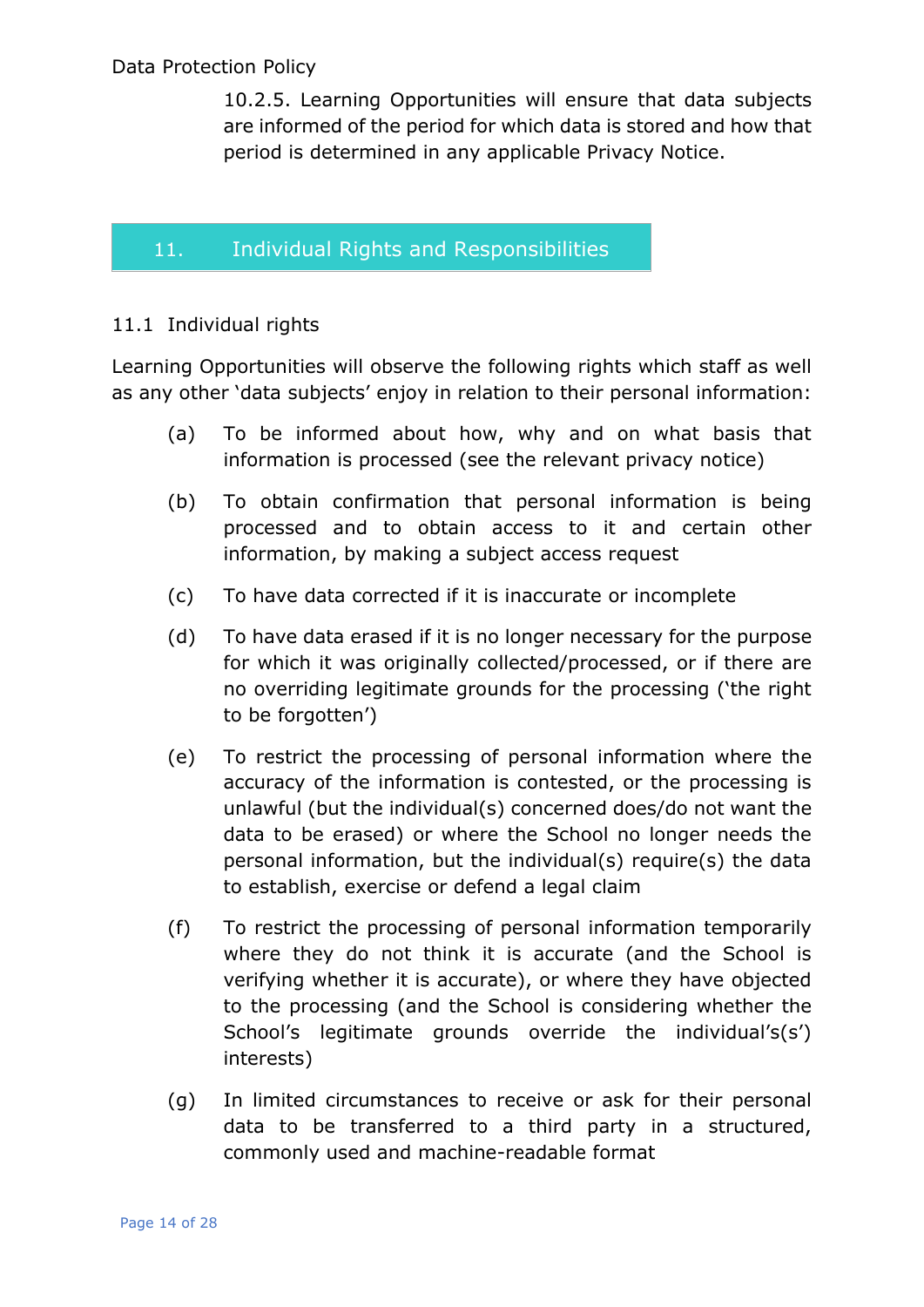- (h) To withdraw consent to processing at any time (if applicable)
- (i) To request a copy of an agreement under which personal data is transferred outside of the EEA.
- (j) To object to decisions based solely on automated processing, including profiling
- (k) To be notified of a data breach which is likely to result in high risk to their rights and obligations
- (l) To make a complaint to the ICO or a Court.
- 11.2 Individual Responsibilities

During their employment, staff may have access to the personal information of other members of staff, suppliers, clients or the public. The School expects staff to help meet its data protection obligations to those individuals.

If members of staff have access to personal information, they must:

- (a) only access the personal information that they have authority to access and only for authorised purposes
- (b) only allow other staff to access personal information if they have appropriate authorisation
- (c) only allow individuals who are not School staff to access personal information if they have specific authority to do so
- (d) keep personal information secure (e.g. by complying with rules on access to premises, computer access, password protection and secure file storage and destruction in accordance with the school's policies).
- (e) not remove personal information, or devices containing personal information (or which can be used to access it) from the School's premises unless appropriate security measures are in place (such as pseudonymisation, encryption or password protection) to secure the information and the device
- (f) not store personal information on local drives or on personal devices that are used for work purposes.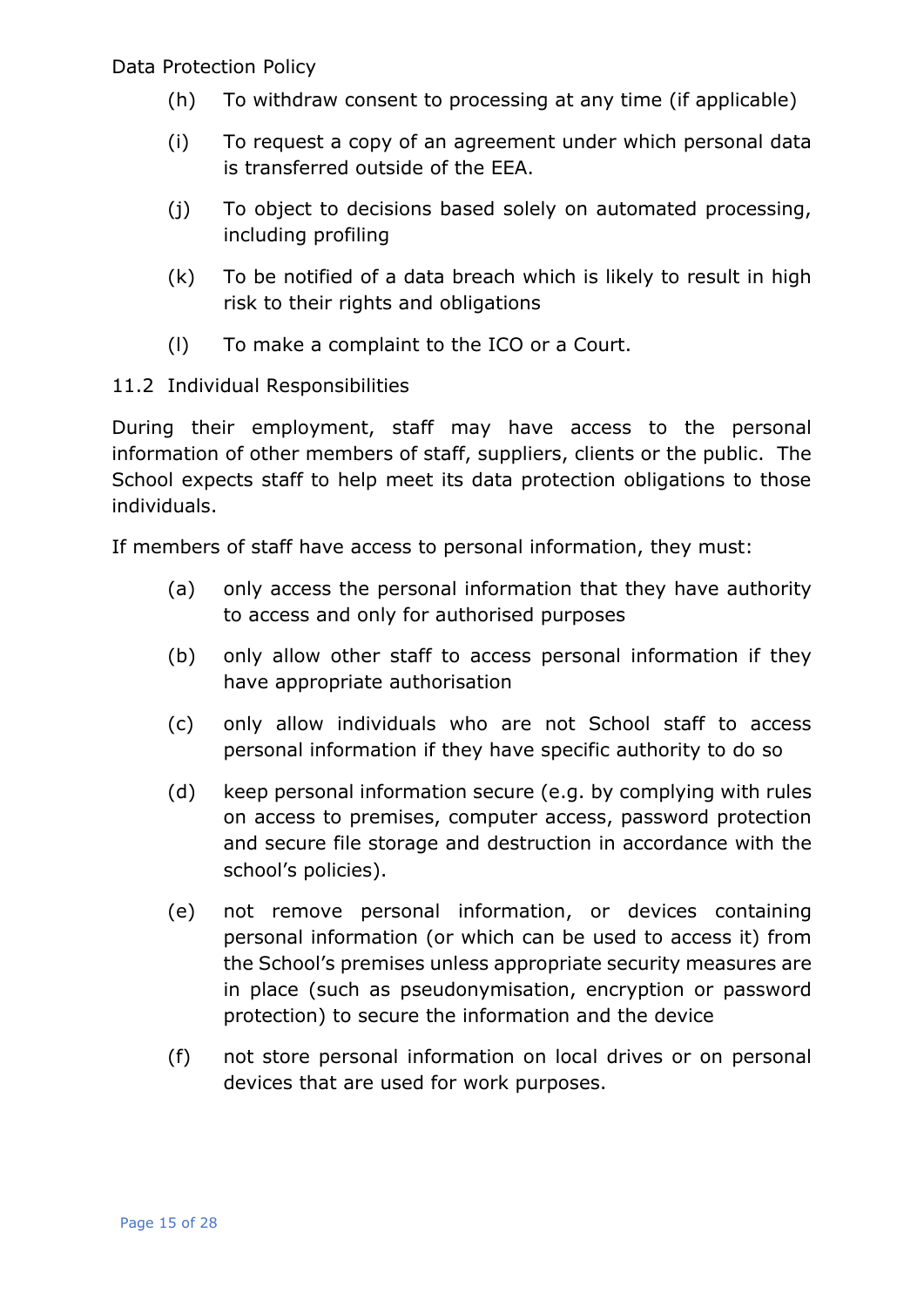# <span id="page-15-0"></span>12. Photographs and Electronic Images

12.1 CCTV: Should Learning Opportunities decide to install CCTV in various locations around the school to ensure it remains safe. The School will adhere to the ICO's Code of Practice for the use of CCTV.

There is no requirement to ask individuals' permission to use CCTV, but the School would make it clear where individuals are being recorded. Security cameras would be made clearly visible and accompanied by prominent signs explaining that CCTV is in use.

Any enquiries about the CCTV system would need to be directed to the DPO.

12.2 Photographs and Videos: As part of the school's activities, we or a 3rd party (e.g. school photographers) may want to take photographs and record images of individuals within the school.

Learning Opportunities will obtain *written* consent from parents/carers for photographs and videos to be taken of their child for communication, marketing and promotional materials. We will clearly explain how the photograph and/or video will be used to both the parent/carer and student.

Uses may include:

- Within school on notice boards and in school magazines, brochures, newsletters, etc.
- Outside of school by external agencies such as the school photographer, newspapers, campaigns
- Online on our school website or social media pages

Consent can be refused or withdrawn at any time. If consent is withdrawn, we will delete the photograph or video and not distribute it further.

When using photographs and videos in this way we will not accompany them with any other personal information about the student, to ensure they cannot be identified.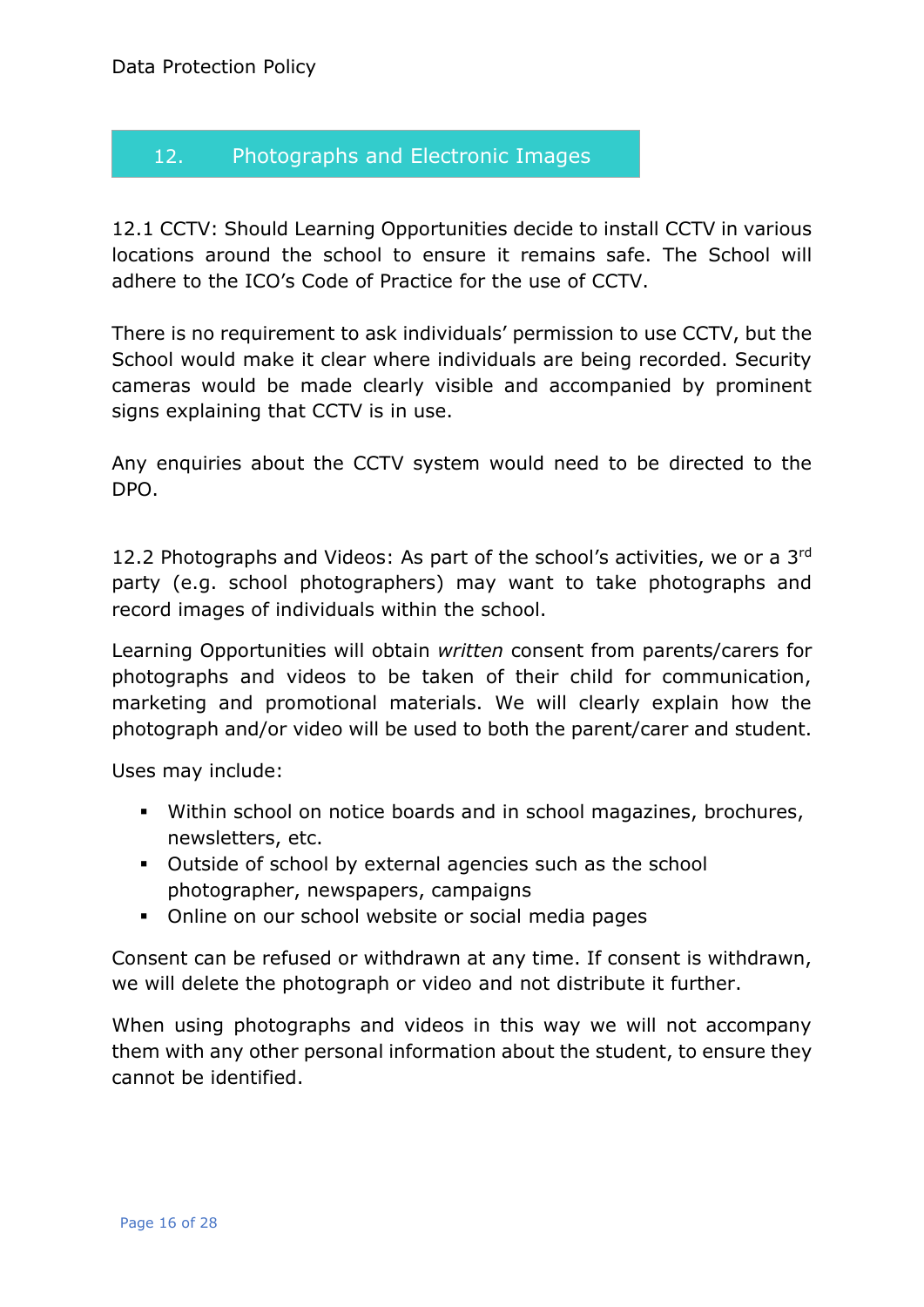# <span id="page-16-0"></span>13. Access to Personal Data

13.1 This section sets out the process that will be followed by the Learning Opportunities when responding to requests for access to personal data made by the student or their parent or carer with parental responsibility.

13.1.1 There are two distinct rights of access to information held by schools about students, parents/carer and staff:

- (a) Students and parents / carers or those with Parental Responsibility have a right to make a request under the GDPR to access the personal information held about them.
- (b) students and parents / carers or those with Parental Responsibility have a right to access the educational records. The right of those entitled to have access to curricular and educational records is defined within the Education (Pupil Information) (England) Regulations 2005.
- 13.2 Handling a subject access request for access to personal data:
	- 13.2.1 Article 15 of the GDPR gives individuals the right to access personal data relating to them, processed by a data controller. The right can be exercised by a person with Parental Responsibility on behalf of their child dependent on the age and the understanding of the child.

For the purposes of a subject access request the School will apply the full legal definition of 'Parental Responsibility' when determining who can access a child's personal data.

13.2.2 Requests for information may come in from various sources whether verbally, through webforms/social networks or in writing, which can include e-mail. Where possible the requestor should be encouraged to complete a request form to best capture what information is being requested. If the original request does not clearly identify the information required, then the School will seek further enquiries to clarify what information is being requested.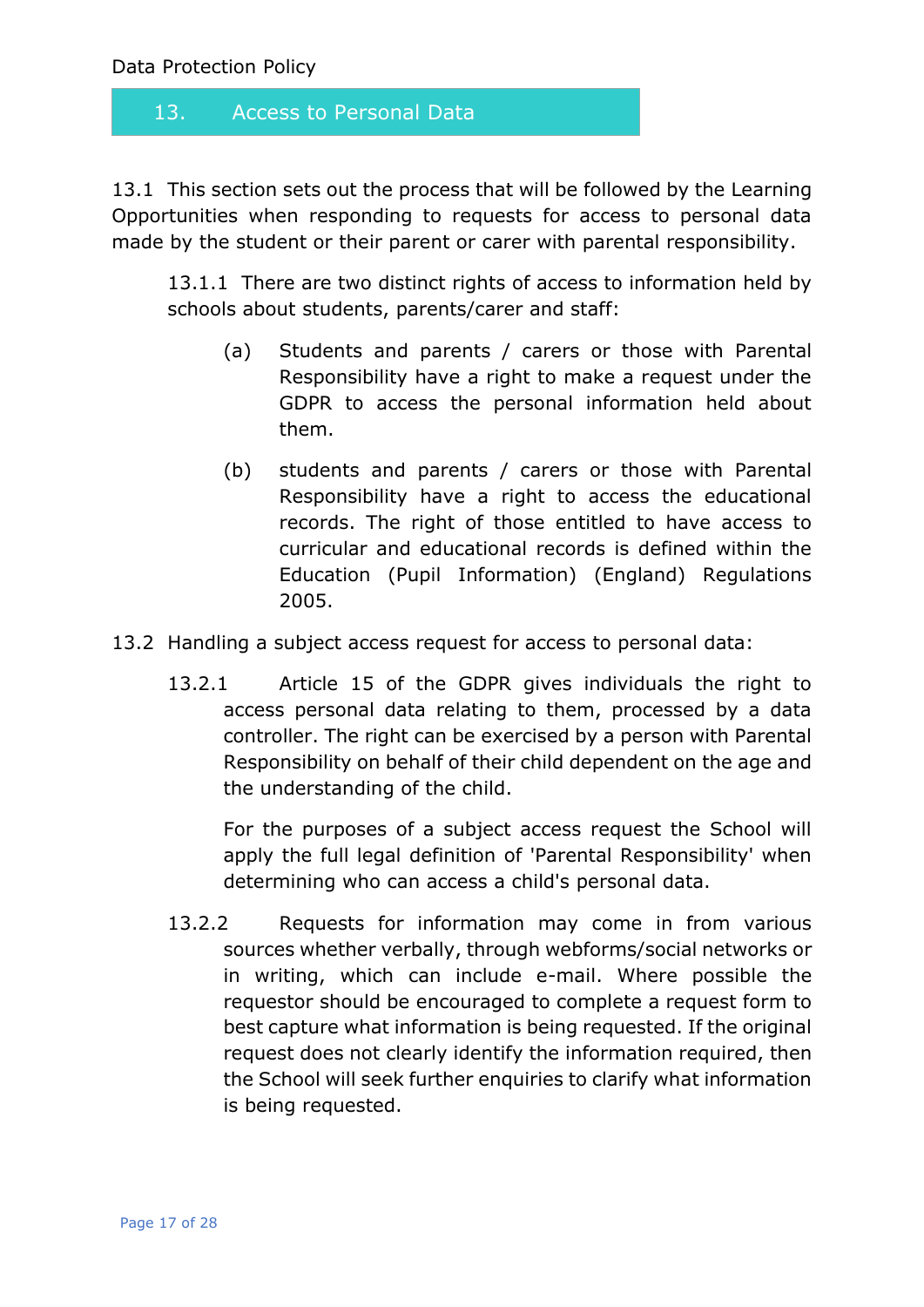- 13.2.3 The request will be recorded within the GDPRiS portal and assigned to a member of staff to monitor and ensure the request is investigated and either fulfilled or rejected.
- 13.2.4. The identity of the requestor must be established before the disclosure of any information is made. Proof of the relationship with the student (if not known) must also be established as this will verify whether the individual making the request can lawfully exercise that right on behalf of the student.

Below are some examples of documents which can be used to establish identity:

- **Passport**
- **•** Driving licence
- **Utility bill with current address**
- Birth/marriage certificate
- **•** P45/P60
- **Credit card or mortgage statement.**
- 13.2.5 Each request will be considered on its own merits and the circumstances surrounding the request and the student. A student with competency to understand can refuse to consent to a request for their personal information made under the GDPR. This position differs when the request is for access to the Education Record of the student (see below for more detail).
- 13.2.6 No charge can be made for access to personal data that is not contained within an education record but the School reserves the right to cover its communication costs e.g. photocopying, postage, in which case a fees notice will be sent to the requestor.
- 13.2.7 The response time for a subject access request is 1 calendar month from the date of receipt.
- 13.2.8 The relevant response time period for a subject access request will not commence until any necessary clarification of information has been sought and received from the requestor. The time to respond can be extended to two months where the request is complex or numerous.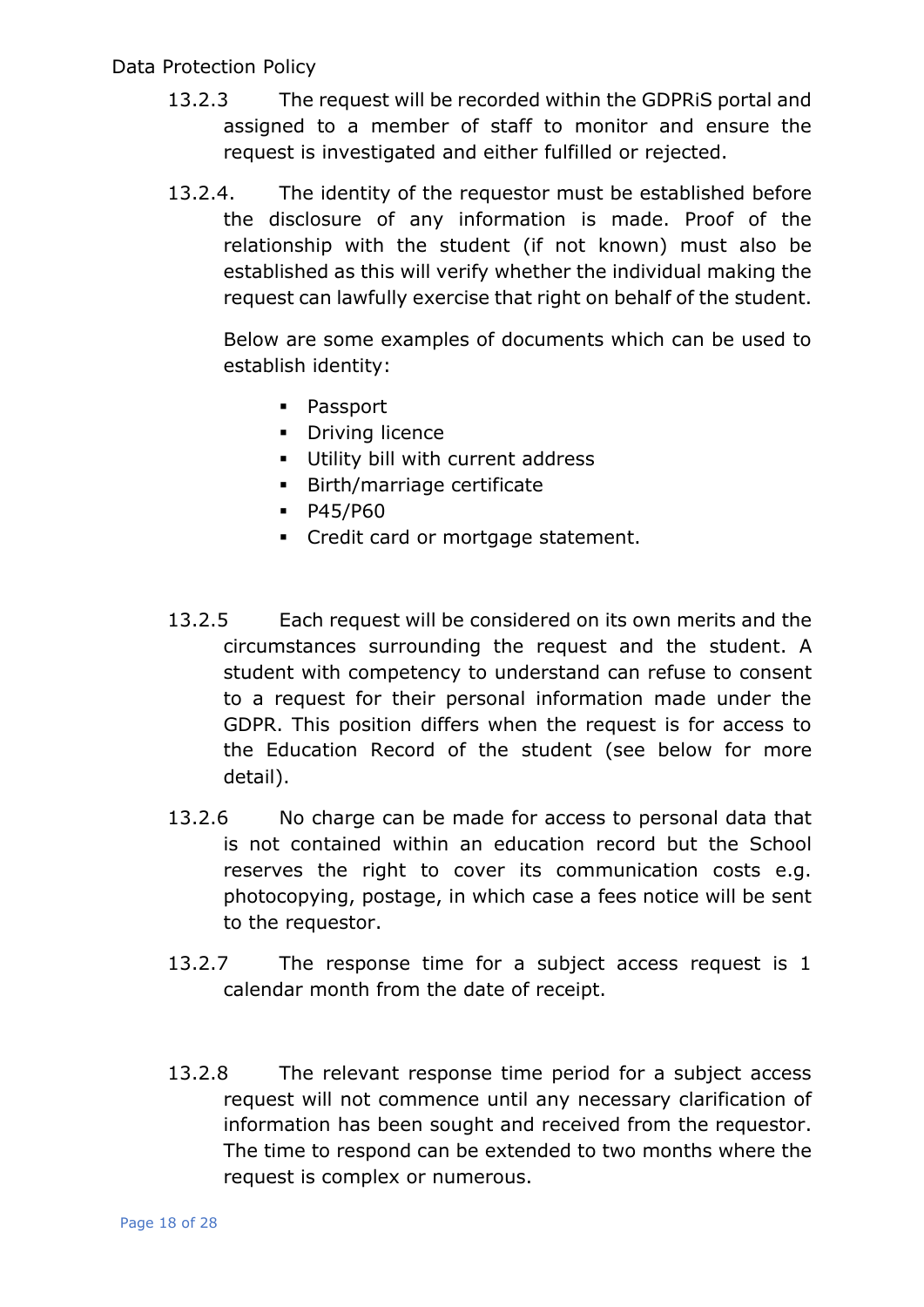- 13.2.9 There are some exemptions available under the Data Protection Act which will mean that occasionally personal data will need to be redacted (information blacked Data Protection Policy May 2018 out/removed) or withheld from the disclosure. All information will be reviewed prior to disclosure to ensure that the intended disclosure complies with the School's legal obligations.
- 13.2.10 Where the personal data also relates to another individual who can be identified from the information, the information will be redacted to remove the information that identifies the third party. If it is not possible to separate the information relating to the third party from the information relating to the subject of the request, consideration will be given to withholding the information from disclosure. These considerations can be complex and additional advice will be sought when necessary.
- 13.2.11 Any information which may cause serious harm to the physical or mental health or emotional condition of the student or another person will be withheld along with any information that would reveal that the child is at risk of abuse, or information relating to Court Proceedings.
- 13.2.12 Where redaction has taken place then a full copy of the information provided will be retained in order to maintain a record of what was redacted and why and a clear explanation of any redactions will be provided in Learning Opportunities response to the request.
- 13.2.13 If there are concerns about the disclosure of information additional advice will be sought.
- 13.3 Handling a request for access to a curricular and educational record as defined within the Education (Pupil Information) (England) Regulations 2005.
	- 13.3.1 A parent may make a request to access information contained within their child's education record, regardless of whether the child agrees to the disclosure of information to them. The right of access belongs to the parent in these cases.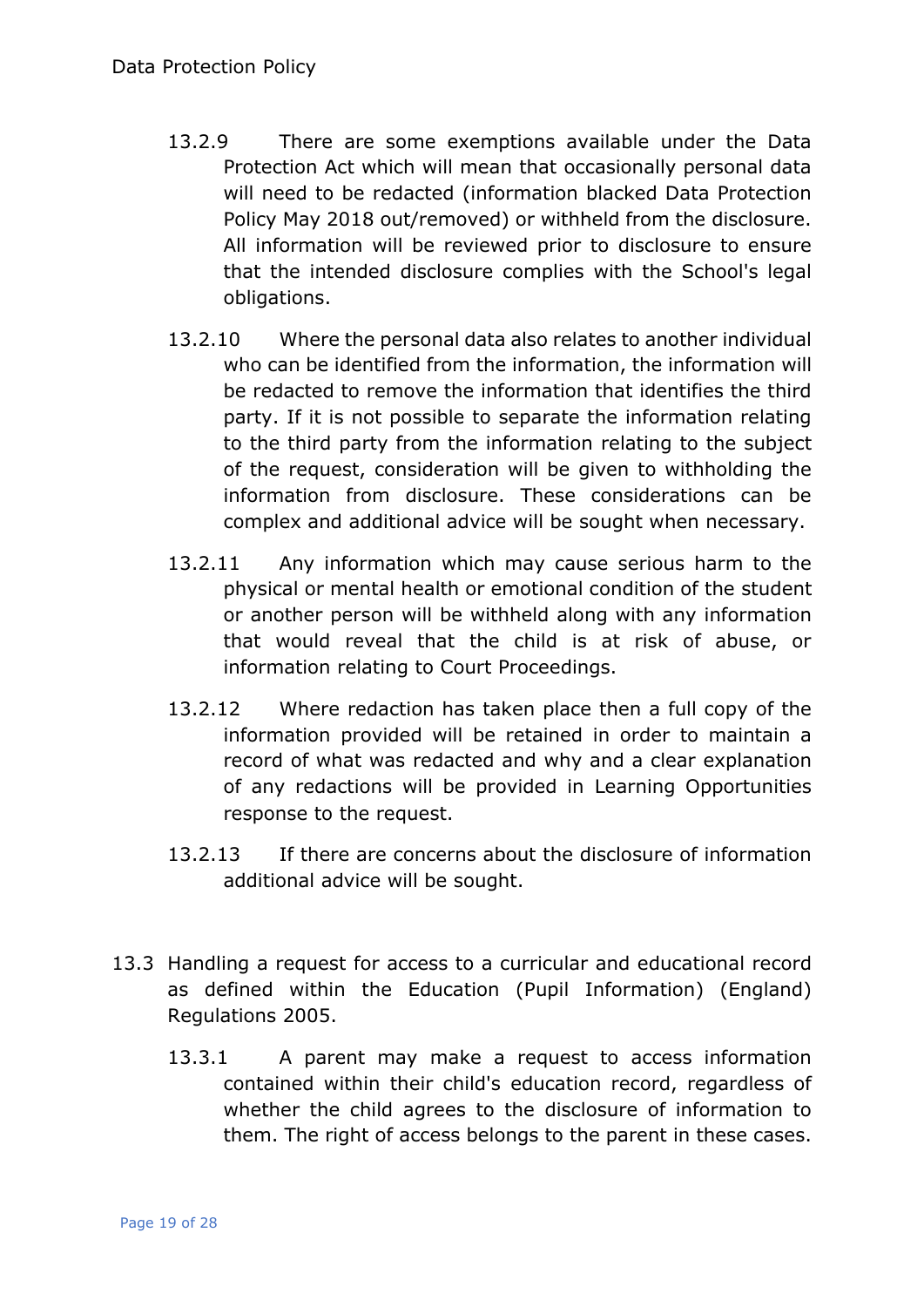It is not a right being exercised by the parent on behalf of the child.

- 13.3.2 For the purpose of responding to an Educational Records request, Learning Opportunities will apply the definition of 'parent' contained within the Education Act 1996.
- 13.3.3 An "educational record" means any record of information which-
	- (a) Is processed by or on behalf of the Proprietor of, or a teacher at, any school maintained by a local education authority and any special school which is not so maintained.
	- (b) Relates to any person who is or has been a student at any such school; and
	- (c) Originated from or was supplied by or on behalf of the persons specified in paragraph (a), other than information which is processed by a teacher solely for the teacher's own use
- 13.3.4 The amount that can be charged for a copy of information contained in an education record will depend upon the number of pages provided. The charge made will be in accordance with the Education (Pupil Information) (England) Regulations 2005.
- 13.3.5 No charge will be made to view the education record.
- 13.3.6 The response time for requests made under the Education (Pupil Information) (England) Regulations 2005 is 15 school days (this does not include half terms or teacher training days) or 1 calendar month, whichever is shorter.
- 13.4.7 An exemption from the obligation to comply with the request will be claimed where the disclosure of the information to the parent may cause serious harm to the physical or mental or emotional condition of the student or another person or if the disclosure of the information would reveal that the child is at risk of abuse.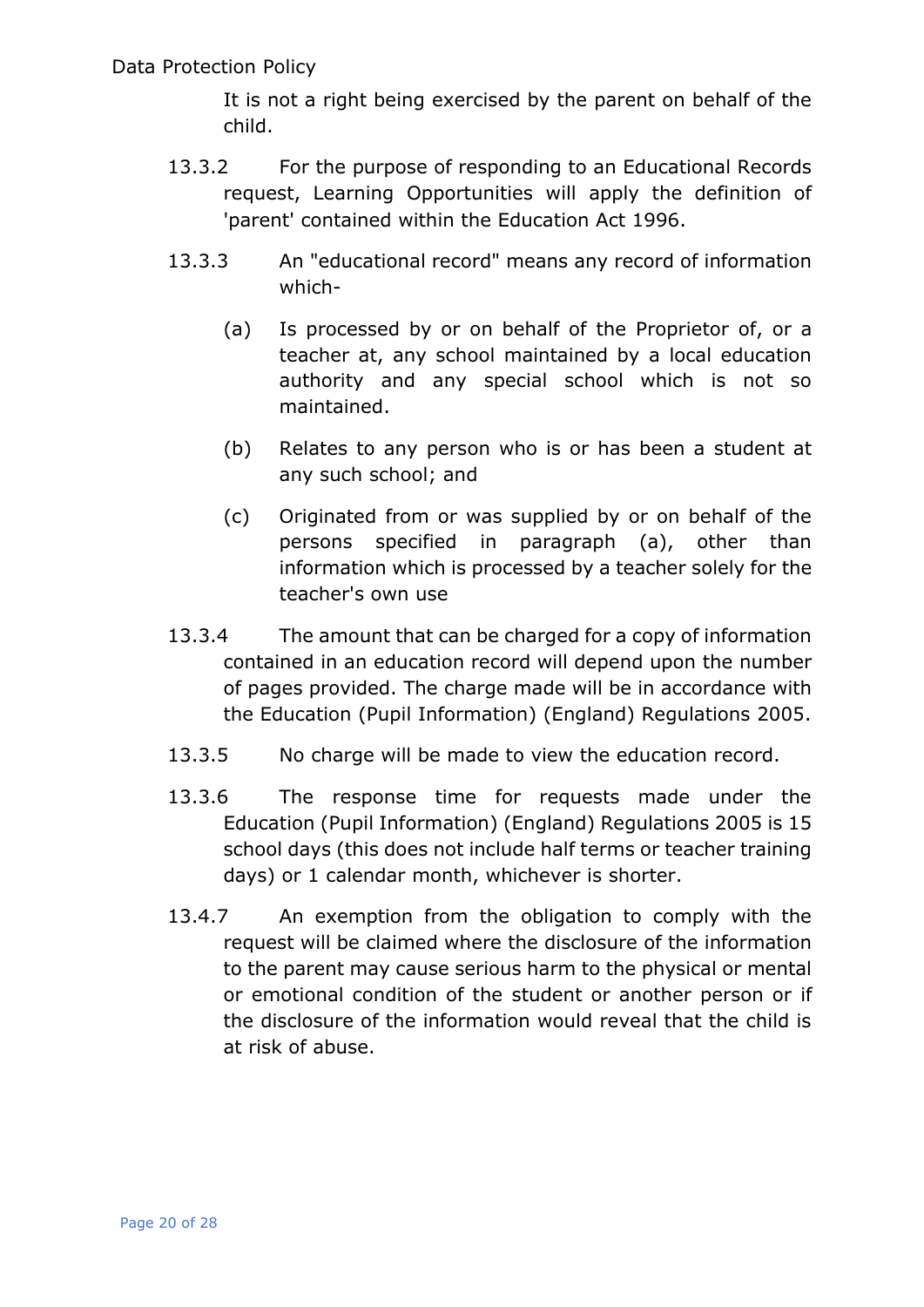# <span id="page-20-0"></span>14. Retention and Disposal of personal data

The Proprietor of Learning Opportunities will ensure that the School has a up to date and accurate retention and disposal schedule that is compliant with GDPR. The School will ensure that personal data is stored, transferred and disposed of securely and in accordance with the retention and disposal schedule.

#### <span id="page-20-1"></span>15. Security of personal data

15.1. The Security Principle

The Security Principle requires that appropriate security is put in place to prevent the personal data it holds being accidentally or deliberately compromised.

- 15.2 In order to comply with this principle Learning Opportunities will:
	- 15.2.1 Ensure that all individuals involved in processing data understand the requirements of confidentiality, integrity and availability for the personal data being processed.
	- 15.2.2 Undertake an analysis of the risks presented by its processing, and uses this to assess the appropriate level of security it needs to put in place to keep paper and electronic personal data secure and ensure that appropriate security measures are enforced
	- 15.2.3 Ensure that only authorised individuals have access to personal data.
	- 15.2.4 Put in place appropriate physical and organisational security measures, as well as technical measures, and regularly review the physical security of the School buildings and storage systems.
	- 15.2.5 Require staff to ensure that no personal data will be left unattended in any vehicles and that if it is necessary to take personal data from School premises, for example to complete work from home, the data is suitably secured.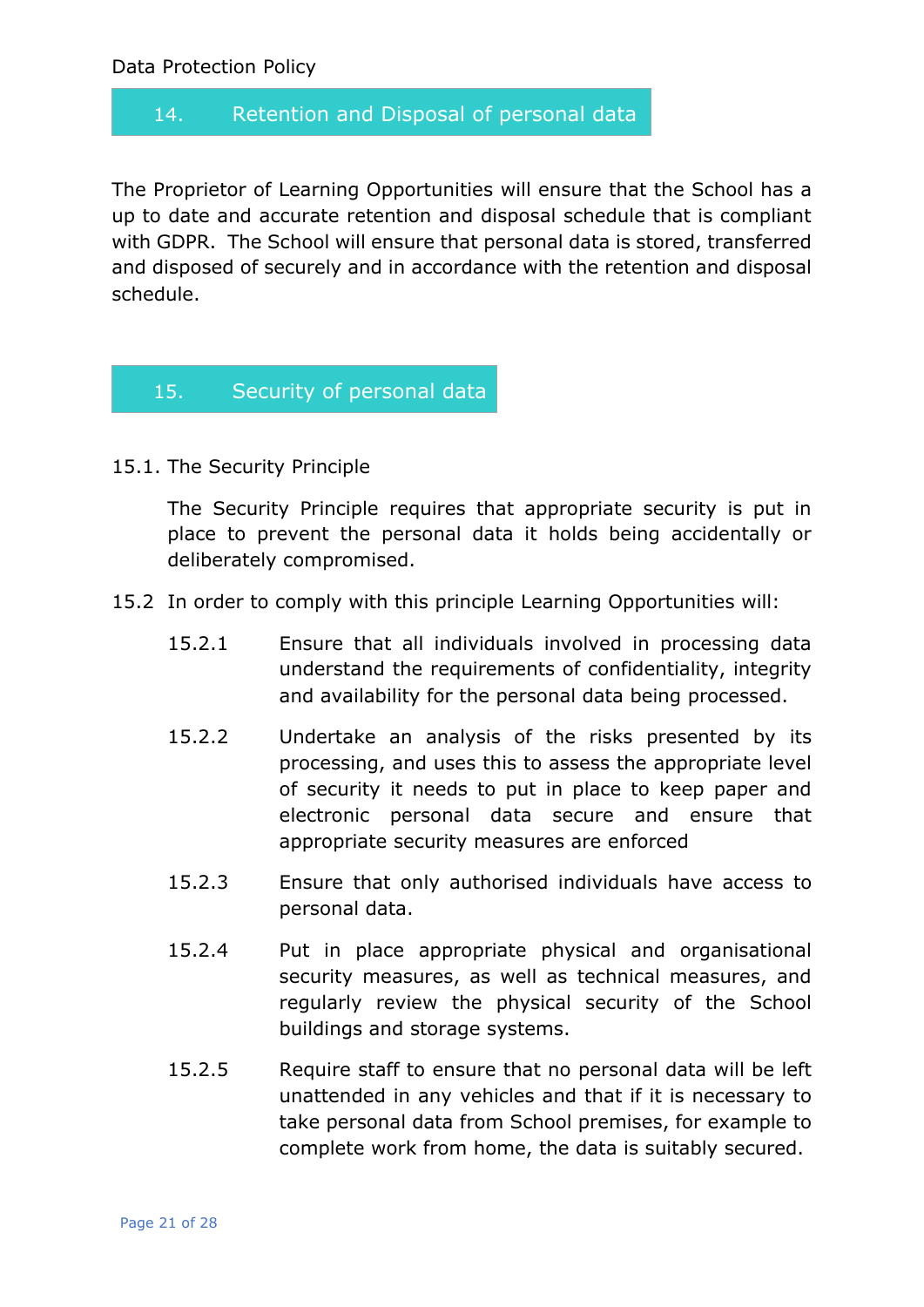- 15.2.6 Review its information security policy regularly and takes steps to make sure the policy is implemented.
- 15.2.7 Put in place basic technical controls and be aware that it may also need to put other technical measures in place depending on the circumstances and the type of personal data it processes.
- 15.2.8 Use encryption and/or pseudonymisation where it is appropriate to do so.
- 15.2.9 Ensure that all portable electronic devices containing personal data are password protected.
- 15.2.10 Refer to any relevant guidance and seek advice where necessary if processing personal data utilising a cloud based solution.
- 15.2.11 Make sure that it can restore access to personal data in the event of any incidents, such as by establishing an appropriate backup process.
- 15.2.12 Ensure that any data processor it uses also implements appropriate technical and organisational measures.
- 15.3. Learning Opportunities will conduct regular testing and reviews of its measures to ensure they remain effective, and act on the results of those tests where they highlight areas for improvement.

# <span id="page-21-0"></span>16. Data breaches

- 16.1 A data breach may take many different forms:
	- (a) Loss or theft of data or equipment on which personal information is stored
	- (b) Unauthorised access to or use of personal information either by a member of staff or third party
	- (c) Loss of data resulting from an equipment or systems (including hardware or software) failure
	- (d) Human error, such as accidental deletion or alteration of data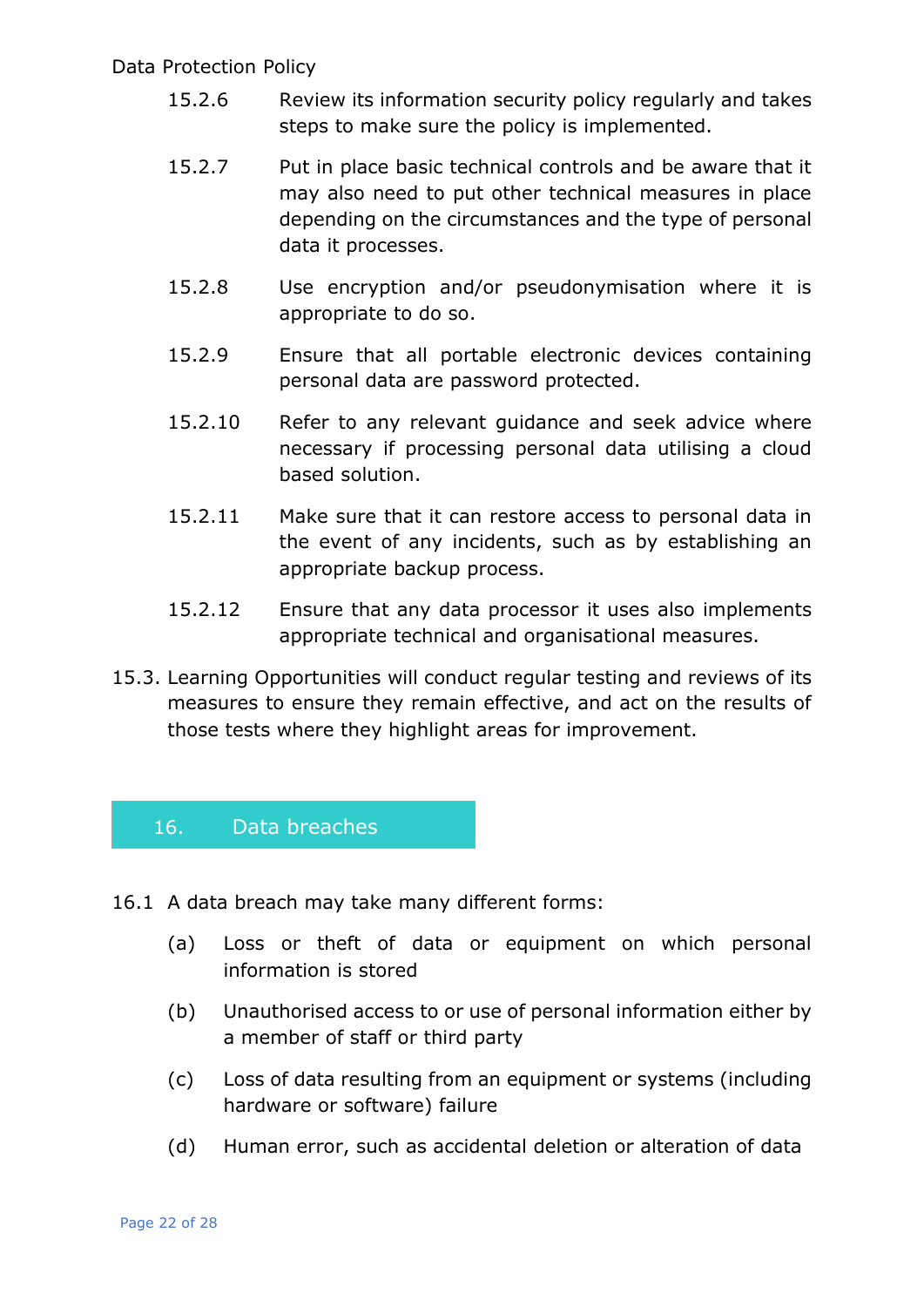- (e) Unforeseen circumstances, such as a fire or flood
- (f) Deliberate attacks on IT systems, such as hacking, viruses or phishing scams
- (g) Blagging offences where information is obtained by deceiving the organisation which holds it
- 16.2 In the event of the loss, damage or theft of equipment:
	- (a) notification of the loss, damage or theft of any equipment should be sent at the first opportunity to the DPO, with any details of personal data that may have been affected.
	- (b) a written or e-mail report must be filed within 24 hours to the Head Teacher and Data Protection Officer.
	- (b) the employee responsible for that equipment will describe to the SLT the circumstances surrounding the loss, damage, or theft.
	- (c) The Head Teacher will provide guidance as to notice to be provided to the appropriate police authorities.
- 16.3 Learning Opportunities will require Staff, in the event of a data breach however caused, and whether or not it occurs on a school working day, in term time or school holiday time, to ensure they inform the Head Teacher, or in their absence, a member of the SLT, immediately that a breach is discovered and make all reasonable efforts to recover the information, following the School's agreed breach reporting process (see Information Security Policy).
- 16.4 In the event of a data breach occurring Learning Opportunities will comply with the requirement to report the breach to the DPO without undue delay and the DPO will determine whether there is a requirement to report such breach to the Information Commissioner's Office, on the basis that it is likely to result in a risk to the rights and freedoms of individuals. The School is required to report such a breach within 72 hours of discovery. The School will also notify the affected individuals if the breach is likely to result in such a high risk.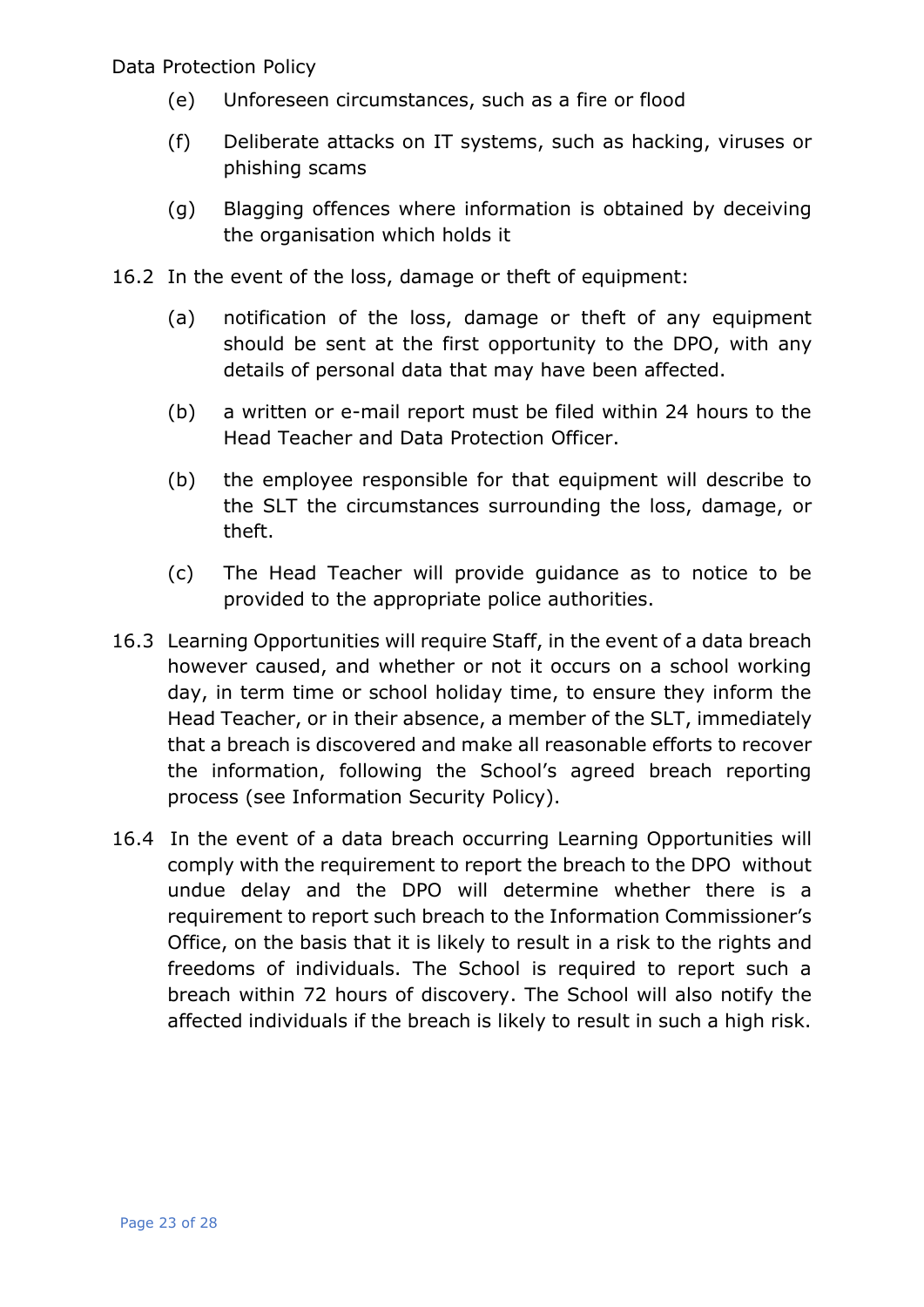# <span id="page-23-0"></span>17. Complaints

- 17.1 Subject to paragraphs 17.2 and 17.3, complaints relating to the School's compliance with the GDPR will be dealt with in accordance with the School's Complaints Policy.
- 17.2 Complaints relating to access to personal information or access to education records should be made to the DPO (see section 4 of this policy) who will decide whether it is appropriate for the complaint to be dealt with through the School's complaints procedure. Complaints which are not appropriate to be dealt with through the school's complaints procedure can be referred to the Information Commissioner. Details of how to make a complaint to the ICO will be provided with the response letter.
- 17.3 Complaints relating to information handling may be referred to the Information Commissioner's Office (the statutory regulator). Contact details can be found on their website at www.ico.org.uk or telephone 01625 5457453

# <span id="page-23-1"></span>18. Consequences of a failure to comply

- 18.1 The School takes compliance with this policy very seriously. Failure to comply puts data subjects whose personal information is being processed at risk and carries the risk of significant civil and criminal sanctions for the individual and the School and may in some circumstances amount to a criminal offence by the individual.
- 18.2 Any failure to comply with any part of this policy may lead to disciplinary action under the School's procedures and this action may result in dismissal for gross misconduct. If a non-employee breaches this policy, they may have their contract terminated with immediate effect.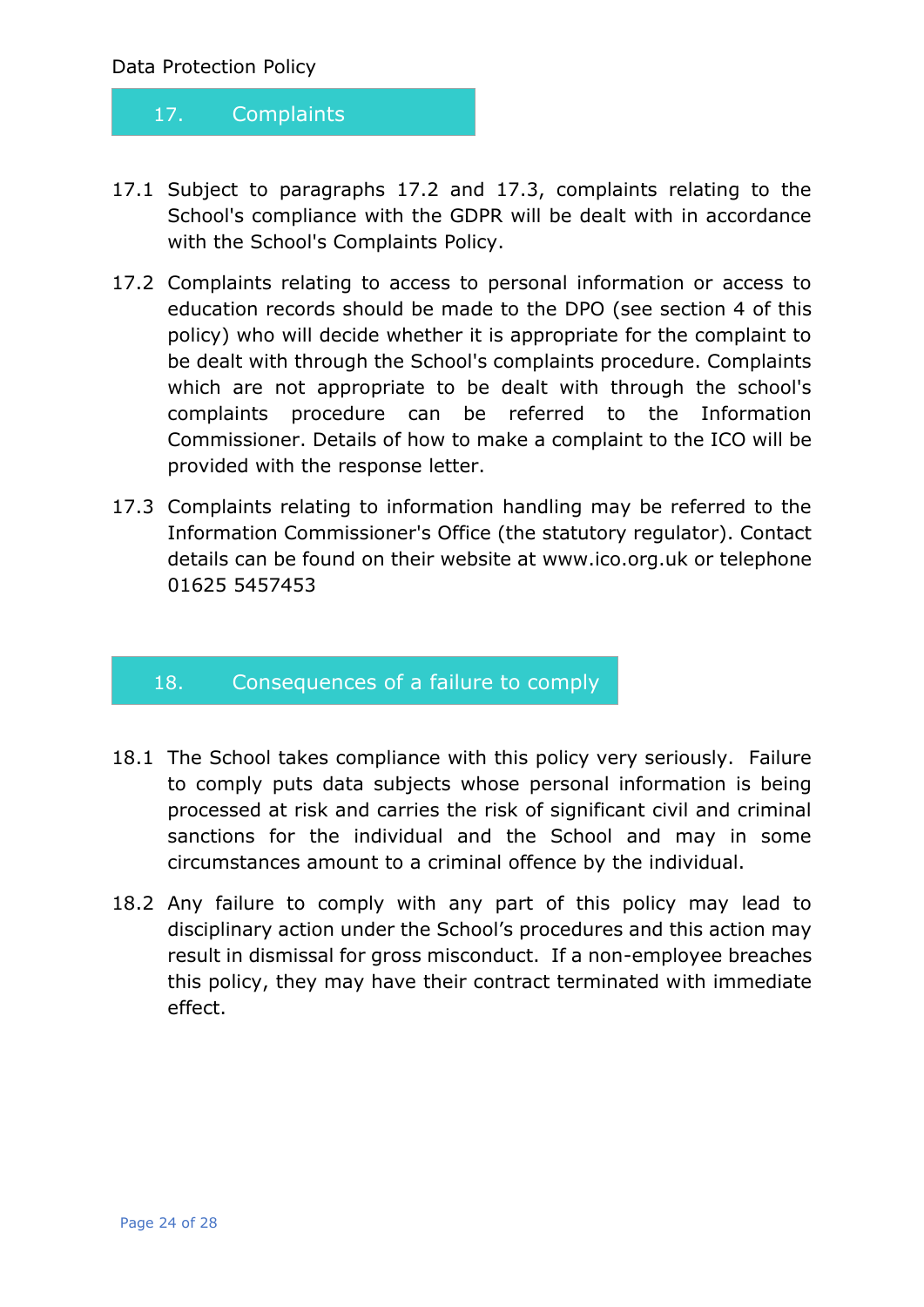# <span id="page-24-0"></span>19. Links to other policies

This Policy should be read in conjunction with the following policies:

- **Acceptable Use Policy**
- **Online Safety Policy**
- **Staff Code of Conduct Policy**
- Child Protection and Safeguarding Policy

<span id="page-24-1"></span>20. Review

This policy will be reviewed annually for the next two years to ensure any further guidance issued by the ICO is reflected within the policy, and thereafter every three years, or sooner if statutory requirements change

The policy review will be undertaken by the Proprietor in conjunction with the Head Teacher.

<span id="page-24-2"></span>

(a) Any enquiries in relation to this policy, should be directed to the Lesley Buss (Proprietor) via the School Office: Tel: 01304 381908 / email: [lesleyb@learningopps.org](mailto:lesleyb@learningopps.org)

(b) Further advice and information is available from the Information Commissioner's Office at www.ico.org.uk or telephone 01625 5457453

# <span id="page-24-3"></span>22. Glossary

**Automated Decision-Making (ADM)**: when a decision is made which is based solely on automated processing (including profiling) which produces legal effects or significantly affects an individual. The GDPR prohibits automated decision-making (unless certain conditions are met) but not automated processing.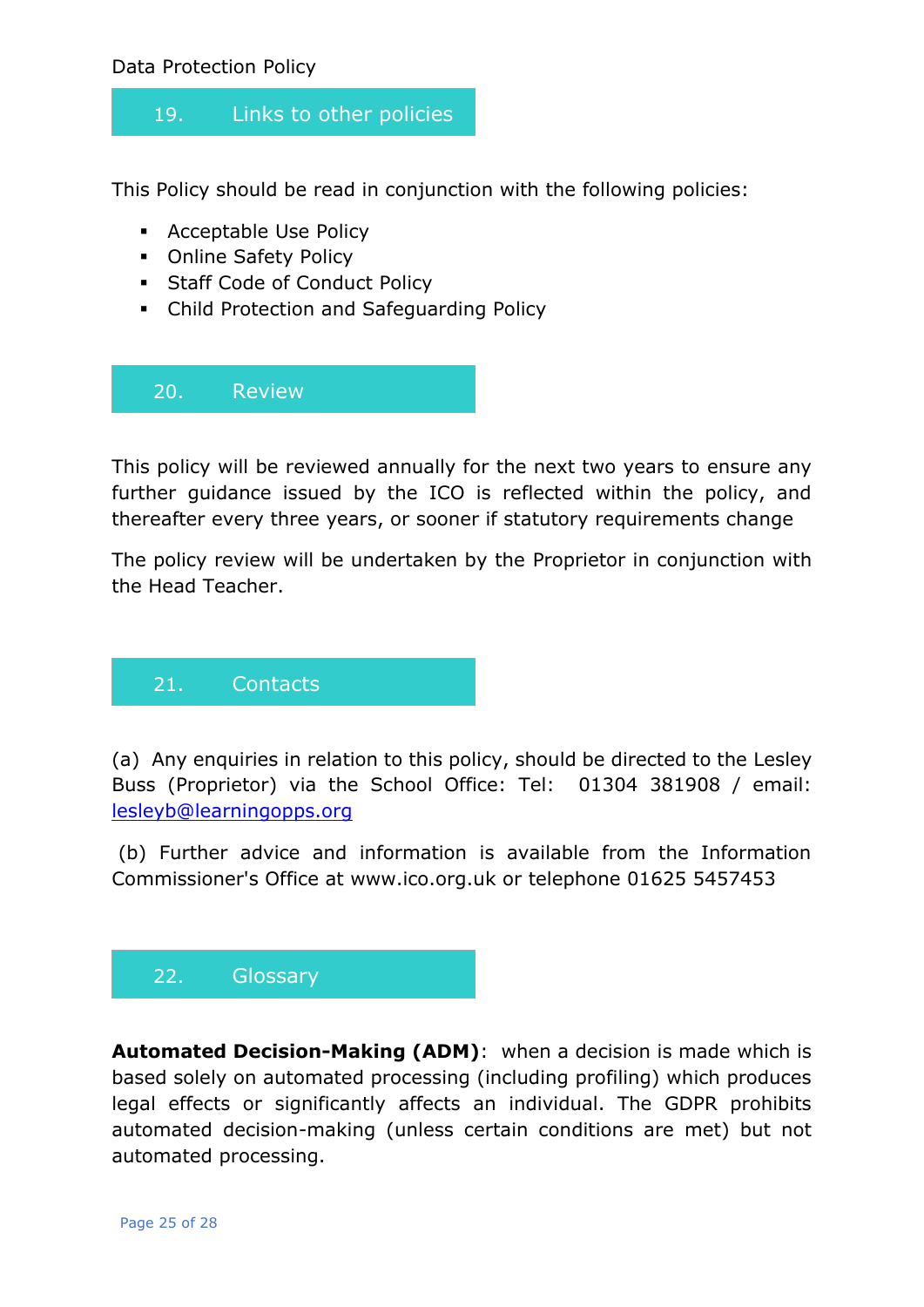**Automated Processing**: any form of automated processing of personal data consisting of the use of personal data to evaluate certain personal aspects relating to an individual, in particular to analyse or predict aspects concerning that individual's performance at work, economic situation, health, personal preferences, interests, reliability, behaviour, location or movements. profiling is an example of automated processing.

**Consent**: agreement which must be freely given, specific, informed and be an unambiguous indication of the data subject's wishes by which they, by a statement or by a clear positive action, which signifies agreement to the processing of personal data relating to them.

**Data Controller**: The natural or legal person, public authority, agency or other body which, alone or jointly with others, determines the purposes and means of the processing of personal data. It is responsible for establishing practices and policies in line with the GDPR. The school is the Data Controller of all personal data relating to its pupils, parents and staff.

**Data Subject**: a living, identified or identifiable individual about whom we hold personal data. Data Subjects may be nationals or residents of any country and may have legal rights regarding their personal data.

**Data Privacy Impact Assessment (DPIA)**: tools and assessments used to identify and reduce risks of a data processing activity. DPIA can be carried out as part of Privacy by Design and should be conducted for all major systems or business change programs involving the processing of personal data.

**Data Protection Officer (DPO):** the person required to be appointed in public authorities under the GDPR.

**EEA**: the 28 countries in the EU, and Iceland, Liechtenstein and Norway.

**Explicit Consent:** consent which requires a very clear and specific statement (not just action).

**General Data Protection Regulation (GDPR)**: General Data Protection Regulation ((EU) 2016/679). Personal data is subject to the legal safeguards specified in the GDPR.

**Personal data**: Any information relating to an identified or identifiable natural person (data subject) who can be identified, directly or indirectly by reference to an identifier such as a name, identification number, location data, an online identifier or to one or more factors specific to the physical, physiological, genetic, mental, economic, cultural or social identity of that natural person. Personal data includes sensitive personal data and